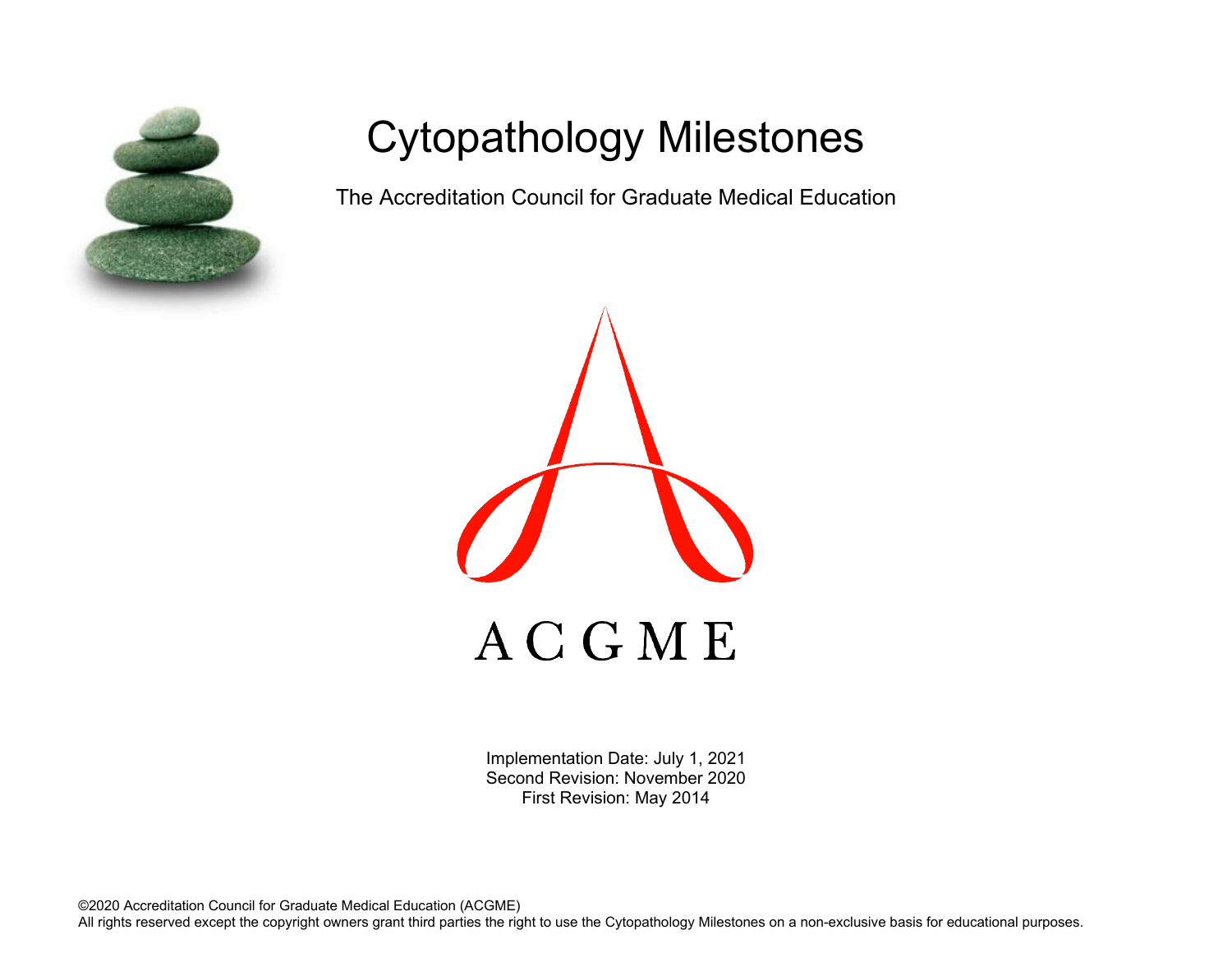## Cytopathology Milestones

The Milestones are designed only for use in evaluation of fellows in the context of their participation in ACGMEaccredited residency or fellowship programs. The Milestones provide a framework for the assessment of the development of the fellow in key dimensions of the elements of physician competency in a specialty or subspecialty. They neither represent the entirety of the dimensions of the six domains of physician competency, nor are they designed to be relevant in any other context.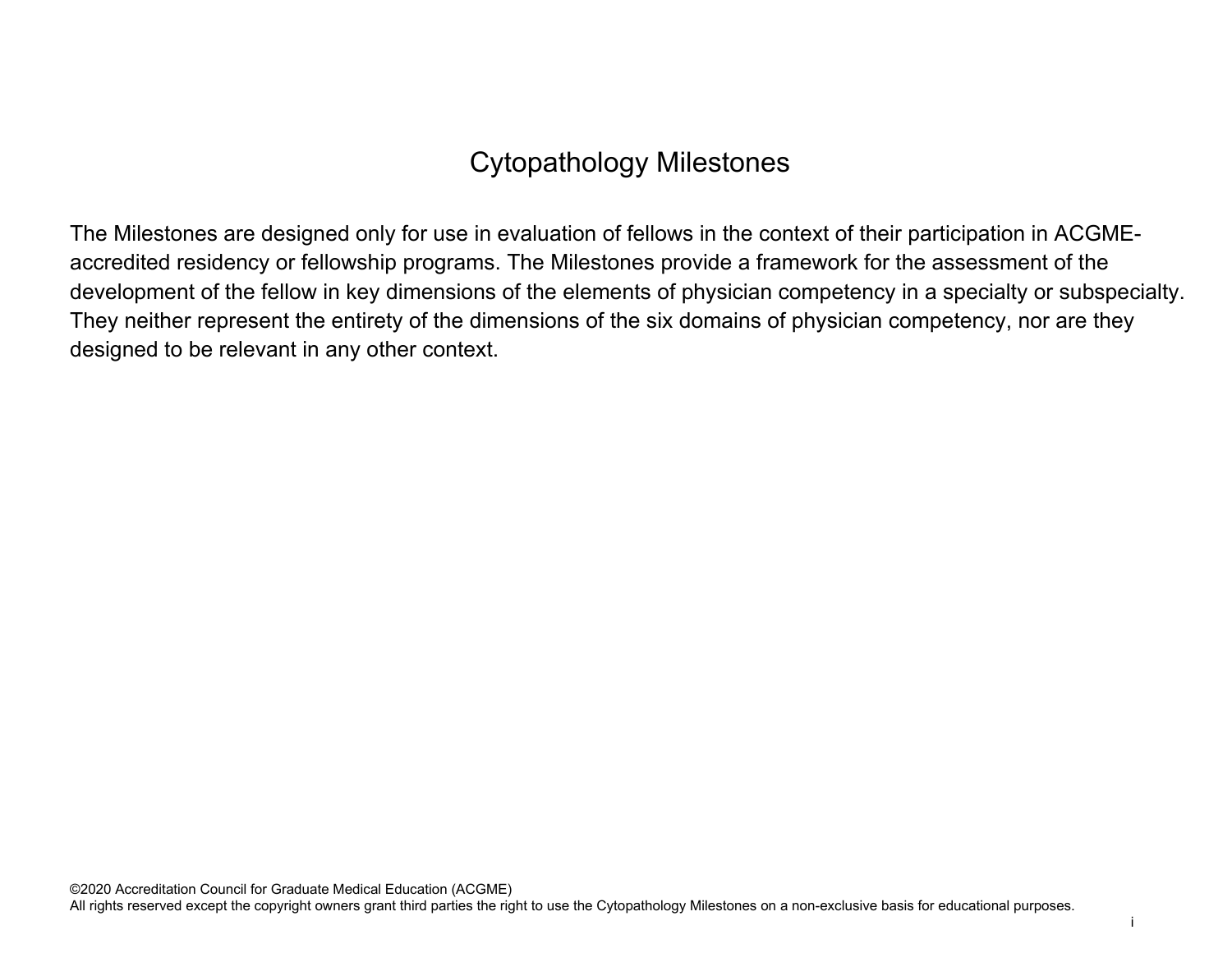### **Cytopathology Milestones Work Group**

Scott Anderson, MD Kathryn Dyhdalo, MD Laura Edgar, EdD, CAE Kate Hatlak, MSEd Evita Henderson-Jackson, MD Wesley Y. Naritoku, MD, PhD Ritu Nayar, MD Matthew Rosenbaum, MD Frida Rosenblum, MD

**The ACGME would like to thank the following organizations for their continued support in the development of the Milestones:**

American Board of Pathology

American Society of Cytopathology

Review Committee for Pathology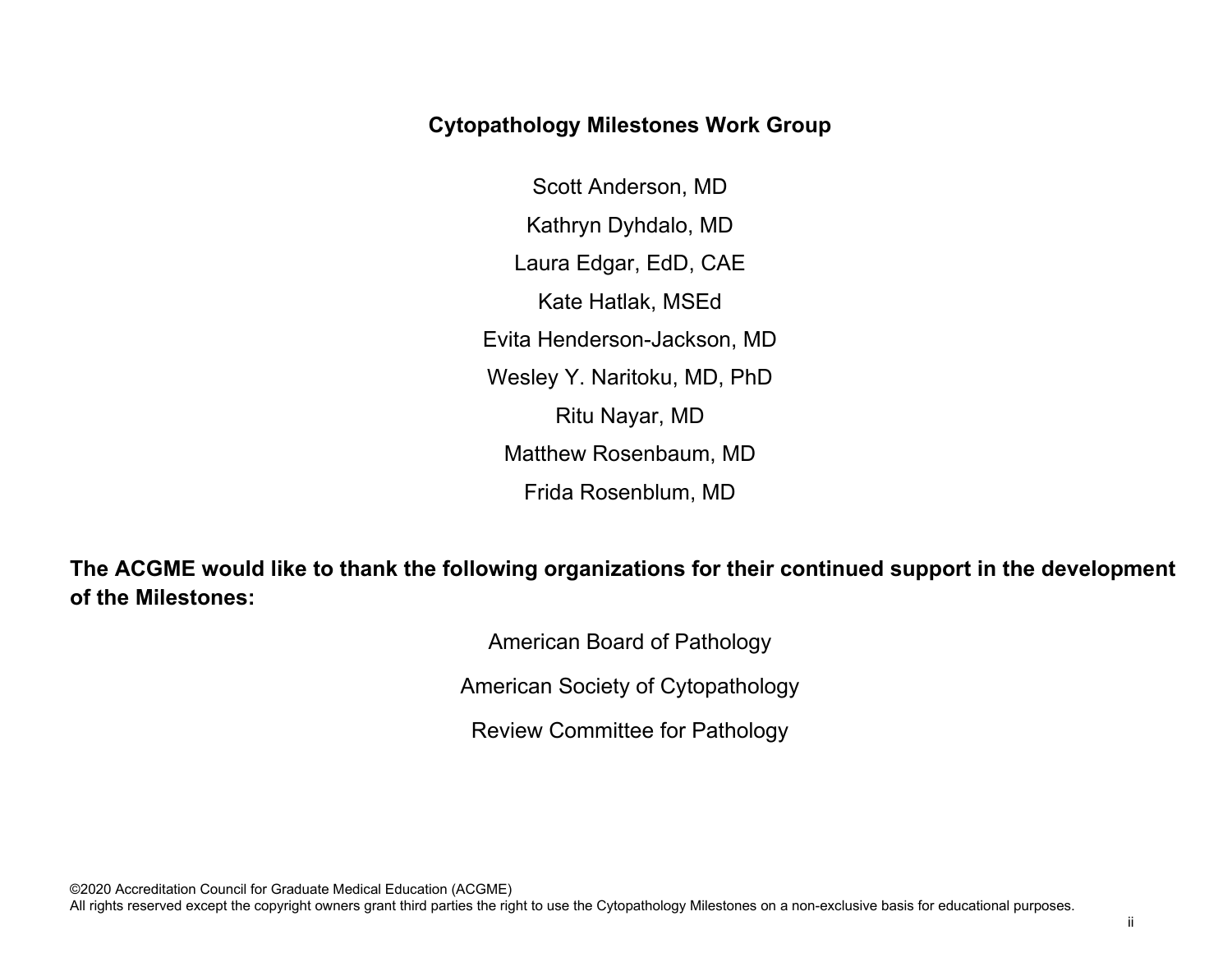### **Understanding Milestone Levels and Reporting**

This document presents the Milestones, which programs use in a semi-annual review of fellow performance, and then report to the ACGME. Milestones are knowledge, skills, attitudes, and other attributes for each of the ACGME Competencies organized in a developmental framework. The narrative descriptions are targets for resident/fellow performance throughout their educational program.

Milestones are arranged into levels. Tracking from Level 1 to Level 5 is synonymous with moving from novice to expert fellow in the specialty or subspecialty. For each reporting period, the Clinical Competency Committee will review the completed evaluations to select the milestone levels that best describe each learner's current performance, abilities, and attributes for each subcompetency.

These levels *do not* correspond with post-graduate year of education. Depending on previous experience, a junior fellow may achieve higher levels early in his/her educational program just as a senior fellow may be at a lower level later in his/her educational program. There is no predetermined timing for a resident to attain any particular level. Fellows may also regress in achievement of their milestones. This may happen for many reasons, such as over scoring in a previous review, a disjointed experience in a particular procedure, or a significant act by the fellow.

Selection of a level implies the fellow substantially demonstrates the milestones in that level, as well as those in lower levels (see the diagram on page vi).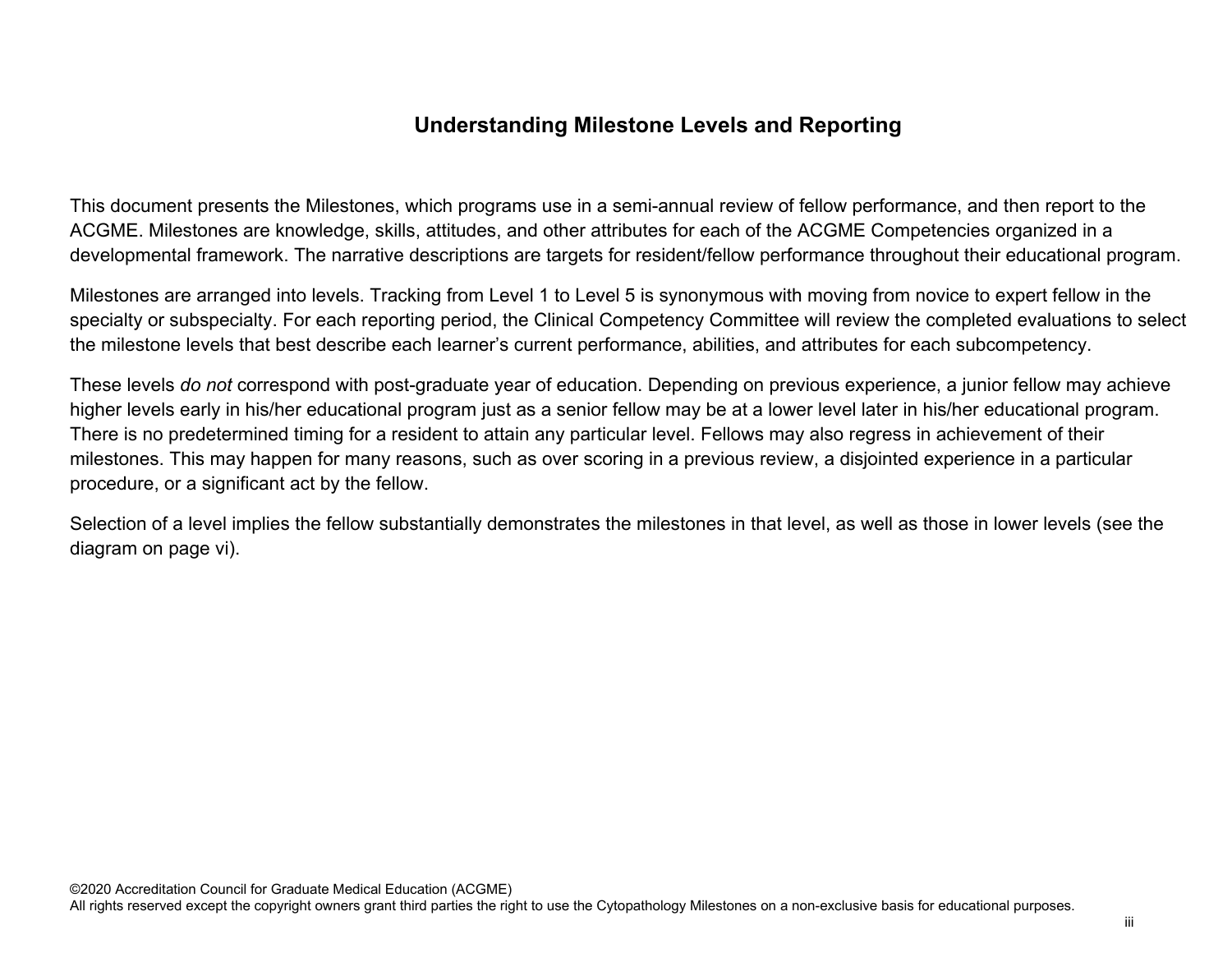#### **Additional Notes**

Level 4 is designed as a graduation *goal* but *does not* represent a graduation *requirement*. Making decisions about readiness for graduation and unsupervised practice is the purview of the program director. Furthermore, Milestones 2.0 include revisions and changes that preclude using Milestones as a sole assessment in high-stakes decisions (i.e., determination of eligibility for certification or credentialing). Level 5 is designed to represent an expert fellow whose achievements in a subcompetency are greater than the expectation. Milestones are primarily designed for formative, developmental purposes to support continuous quality improvement for individual learners, education programs, and the specialty. The ACGME and its partners will continue to evaluate and perform research on the Milestones to assess their impact and value.

Some milestone descriptions include statements about performing independently or without assistance. These activities must occur in conformity to ACGME supervision guidelines as described in the Program Requirements, as well as to institutional and program policies. For example, a fellow who performs a procedure independently must, at a minimum, be supervised through oversight.

A Supplemental Guide is also available to provide the intent of each subcompetency, examples for each level, assessment methods or tools, and other available resources. The Supplemental Guide, like examples contained within the Milestones, is designed only to assist the program director and Clinical Competency Committee, and is not meant to demonstrate any required element or outcome and is not all inclusive.

Additional resources are available in the [Milestones](http://www.acgme.org/What-We-Do/Accreditation/Milestones/Overview) section of the ACGME website. Follow the links under "What We Do" at [www.acgme.org.](http://www.acgme.org/)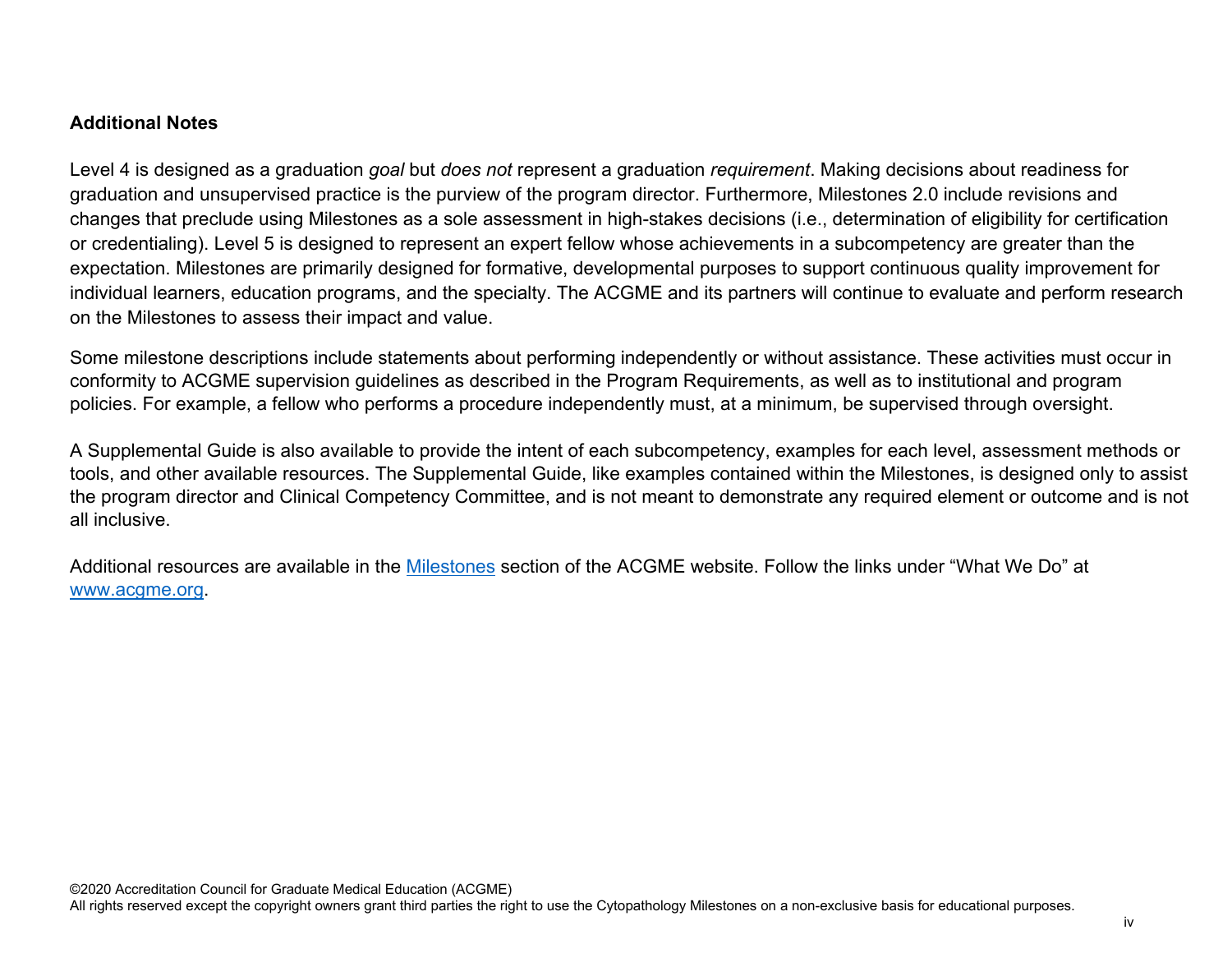The diagram below presents an example set of milestones for one subcompetency in the same format as the ACGME Report Worksheet. For each reporting period, a fellow's performance on the milestones for each subcompetency will be indicated by selecting the level of milestones that best describes that fellow's performance in relation to those milestones.

| Practice-Based Learning and Improvement 2: Commitment to Reflective Practice and Personal Growth                  |               |                                                                                                                                                            |                                  |                                                      |                                                                                                                                                                                                      |                                                                                                                                            |
|-------------------------------------------------------------------------------------------------------------------|---------------|------------------------------------------------------------------------------------------------------------------------------------------------------------|----------------------------------|------------------------------------------------------|------------------------------------------------------------------------------------------------------------------------------------------------------------------------------------------------------|--------------------------------------------------------------------------------------------------------------------------------------------|
| Level 1                                                                                                           |               | Level <sub>2</sub>                                                                                                                                         | Level 3                          |                                                      | Level 4                                                                                                                                                                                              | Level 5                                                                                                                                    |
| Establishes personal and<br>professional goals,<br>identifying gap(s)<br>between goals and<br>current performance |               | Demonstrates<br>receptiveness to<br>feedback, analyzing and<br>reflecting on factors<br>contributing to gap(s)<br>between goals and<br>current performance | Seeks feedback<br>when necessary | episodically, and institutes<br>behavioral change(s) | Seeks feedback<br>consistently, and<br>sustains behavioral<br>change as necessary                                                                                                                    | Role models consistently<br>seeking performance data<br>with adaptability and<br>humility, and coaches<br>others on reflective<br>practice |
|                                                                                                                   |               | Designs and implements<br>a learning plan, with<br>prompting                                                                                               | and implements an<br>plan        | Independently creates<br>individualized learning     | Uses performance data<br>to measure the<br>effectiveness of the<br>learning plan and when<br>necessary, improves it                                                                                  | Facilitates the design and<br>implementing learning<br>plans for others                                                                    |
|                                                                                                                   |               |                                                                                                                                                            |                                  |                                                      |                                                                                                                                                                                                      |                                                                                                                                            |
| <b>Comments:</b>                                                                                                  |               |                                                                                                                                                            |                                  |                                                      |                                                                                                                                                                                                      | Not Yet Completed Level 1                                                                                                                  |
|                                                                                                                   | demonstrated. | Selecting a response box in the<br>middle of a level implies that<br>milestones in that level and in lower<br>levels have been substantially               |                                  |                                                      | Selecting a response box on the line in<br>between levels indicates that milestones<br>in lower levels have been substantially<br>demonstrated as well as some<br>milestones in the higher level(s). |                                                                                                                                            |

©2020 Accreditation Council for Graduate Medical Education (ACGME)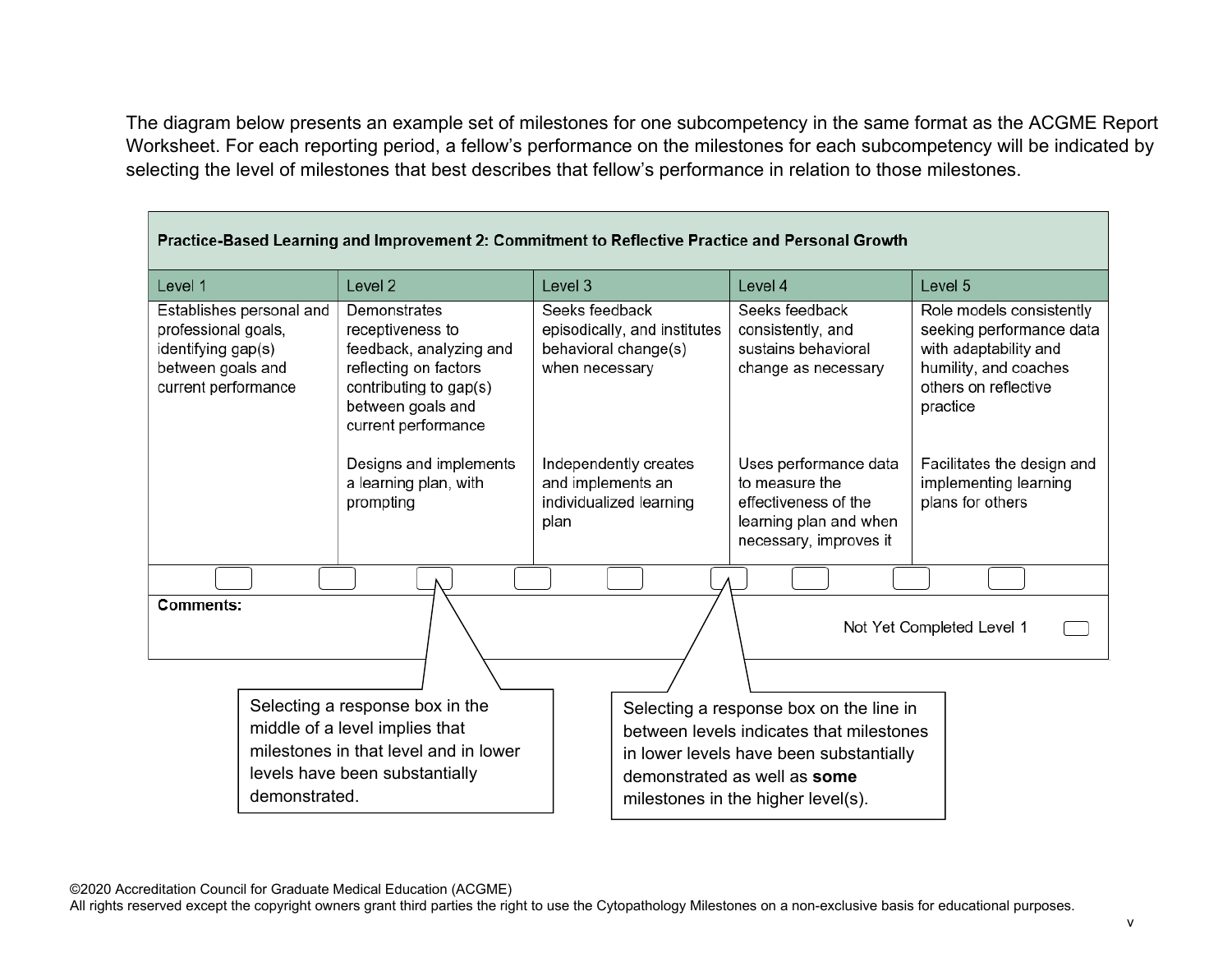Г

| <b>Patient Care 1: Reporting</b>                                                                       |                                                                                                                           |                                                                                                                                                                   |                                                                                                                        |                                                                    |  |
|--------------------------------------------------------------------------------------------------------|---------------------------------------------------------------------------------------------------------------------------|-------------------------------------------------------------------------------------------------------------------------------------------------------------------|------------------------------------------------------------------------------------------------------------------------|--------------------------------------------------------------------|--|
| Level 1                                                                                                | Level 2                                                                                                                   | Level 3                                                                                                                                                           | Level 4                                                                                                                | Level 5                                                            |  |
| Identifies the key<br>elements of a report and<br>demonstrates<br>understanding of timely<br>reporting | Generates a timely report<br>for a simple case, with<br>assistance, using current<br>reporting/ classification<br>systems | Generates a timely report<br>with or without ancillary<br>testing for a complex<br>case, with assistance;<br>independently generates<br>reports for a simple case | Independently<br>generates timely<br>integrated reports for<br>complex cases                                           | Independently generates<br>and signs out a<br>cytopathology report |  |
|                                                                                                        |                                                                                                                           | Generates an<br>amended/addended<br>report that includes<br>updated information, with<br>assistance                                                               | Generates an<br>amended/addended<br>report and documents<br>communication with the<br>clinical team, as<br>appropriate |                                                                    |  |
| Identifies the importance<br>of a complete pathology<br>report for optimal patient<br>care             | Identifies implications of<br>the diagnosis in the report<br>and makes simple<br>recommendations                          | Generates a report that<br>includes the language of<br>uncertainty, as<br>appropriate, with<br>assistance                                                         | Independently<br>generates a report that<br>includes the language<br>of uncertainty and<br>complex<br>recommendations  |                                                                    |  |
|                                                                                                        |                                                                                                                           |                                                                                                                                                                   |                                                                                                                        |                                                                    |  |
| <b>Comments:</b><br>Not Yet Completed Level 1<br><b>Not Yet Rotated</b>                                |                                                                                                                           |                                                                                                                                                                   |                                                                                                                        |                                                                    |  |

©2020 Accreditation Council for Graduate Medical Education (ACGME)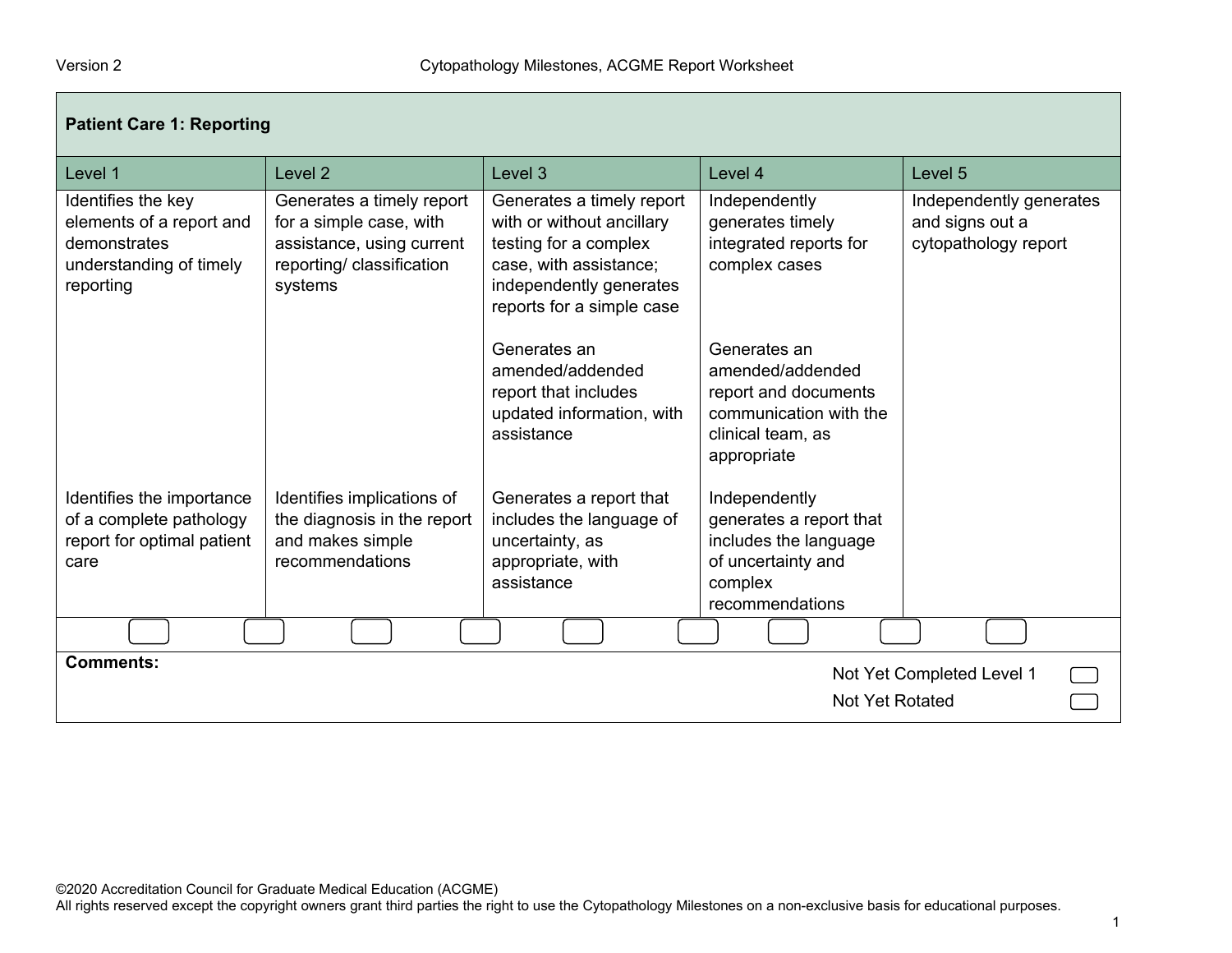| <b>Patient Care 2: Consultation</b>                                      |                                                                                                                                                                                                        |                                                                                                                                                                                                                                           |                                                   |                                                                       |  |
|--------------------------------------------------------------------------|--------------------------------------------------------------------------------------------------------------------------------------------------------------------------------------------------------|-------------------------------------------------------------------------------------------------------------------------------------------------------------------------------------------------------------------------------------------|---------------------------------------------------|-----------------------------------------------------------------------|--|
| Level 1                                                                  | Level 2                                                                                                                                                                                                | Level 3                                                                                                                                                                                                                                   | Level 4                                           | Level 5                                                               |  |
| Describes the use of a<br>consultation and refers<br>to useful resources | For simple consultations,<br>delineates the clinical<br>question, obtains<br>additional information,<br>accesses available<br>resources, recommends<br>next steps, and<br>documents with<br>assistance | For complex<br>consultations, delineates<br>the clinical question,<br>obtains additional<br>information, applies<br>relevant resources, and<br>recommends next steps<br>with assistance; manages<br>simple consultations<br>independently | Manages complex<br>consultations<br>independently | Demonstrates expertise in<br>providing comprehensive<br>consultations |  |
|                                                                          |                                                                                                                                                                                                        |                                                                                                                                                                                                                                           |                                                   |                                                                       |  |
| <b>Comments:</b>                                                         |                                                                                                                                                                                                        |                                                                                                                                                                                                                                           | Not Yet Rotated                                   | Not Yet Completed Level 1                                             |  |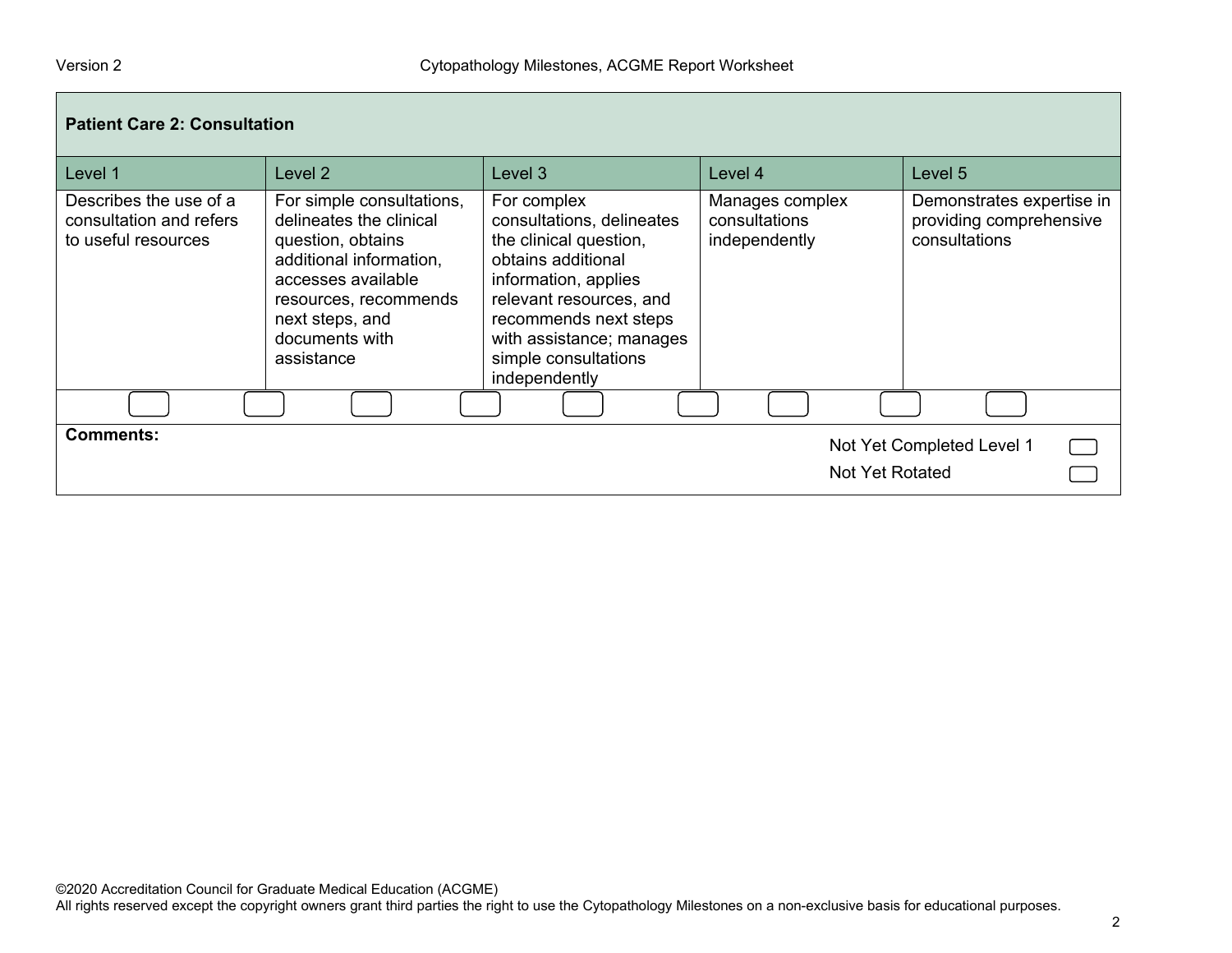| <b>Patient Care 3: Performance of Fine Needle Aspirations</b>                                                                        |                                                                                                                                             |                                                                                                                               |                                                                          |                                                                      |  |
|--------------------------------------------------------------------------------------------------------------------------------------|---------------------------------------------------------------------------------------------------------------------------------------------|-------------------------------------------------------------------------------------------------------------------------------|--------------------------------------------------------------------------|----------------------------------------------------------------------|--|
| Level 1                                                                                                                              | Level 2                                                                                                                                     | Level 3                                                                                                                       | Level 4                                                                  | Level 5                                                              |  |
| Recognizes indications<br>for fine needle<br>aspirations; properly<br>identifies patient and<br>describes the anatomy of<br>the area | Performs a simple fine<br>needle aspiration with<br>appropriate patient<br>consent and time-out with<br>assistance (actual or<br>simulated) | Independently performs a<br>simple fine needle<br>aspiration; performs a<br>complex fine needle<br>aspiration with assistance | Independently performs<br>a complex fine needle<br>aspiration            | Teaches/consults in the<br>performance of fine<br>needle aspirations |  |
| Describes potential<br>adverse patient events of<br>various superficial fine<br>needle aspiration<br>procedures                      | Describes potential<br>adverse events for<br>specific clinical scenarios                                                                    | Manages adverse patient<br>events, with assistance<br>(actual or simulated)                                                   | Independently manages<br>adverse patient events<br>(actual or simulated) |                                                                      |  |
|                                                                                                                                      |                                                                                                                                             |                                                                                                                               |                                                                          |                                                                      |  |
| <b>Comments:</b><br>Not Yet Completed Level 1<br>Not Yet Rotated                                                                     |                                                                                                                                             |                                                                                                                               |                                                                          |                                                                      |  |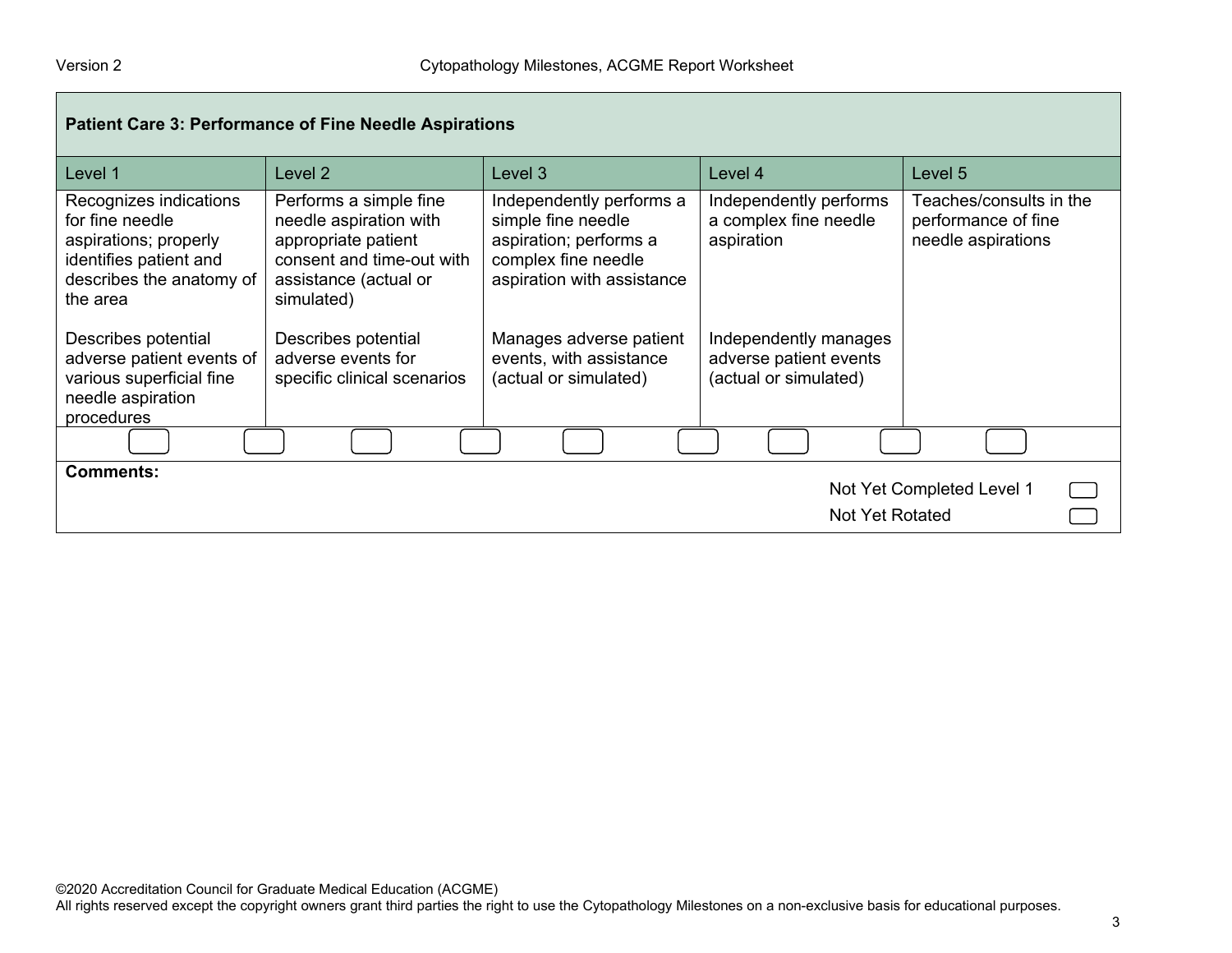| Patient Care 4: Adequacy (Rapid On-Site Evaluation [ROSE]) and Triage |                                                                                                                   |                                                                                                                                    |                                                                                                                 |                                                                    |  |
|-----------------------------------------------------------------------|-------------------------------------------------------------------------------------------------------------------|------------------------------------------------------------------------------------------------------------------------------------|-----------------------------------------------------------------------------------------------------------------|--------------------------------------------------------------------|--|
| Level 1                                                               | Level 2                                                                                                           | Level 3                                                                                                                            | Level 4                                                                                                         | Level 5                                                            |  |
| Describes adequacy<br>criteria for different<br>specimen types        | Provides appropriate<br>assessment of adequacy<br>interpretations and<br>communicates results,<br>with assistance | Independently provides<br>appropriate assessment<br>of adequacy<br>interpretations and<br>communicates results for<br>simple cases | Independently provides<br>appropriate assessment<br>and communicates<br>results for simple and<br>complex cases | Teaches/consults in l<br>assessment of adequacy<br>interpretations |  |
| Describes options for<br>specimen triage                              | Suggests appropriate<br>specimen triage                                                                           | Independently triages<br>simple cases                                                                                              | Independently triages<br>simple and complex<br>cases                                                            | Teaches/consults in<br>specimen triage                             |  |
|                                                                       |                                                                                                                   |                                                                                                                                    |                                                                                                                 |                                                                    |  |
| <b>Comments:</b><br>Not Yet Completed Level 1<br>Not Yet Rotated      |                                                                                                                   |                                                                                                                                    |                                                                                                                 |                                                                    |  |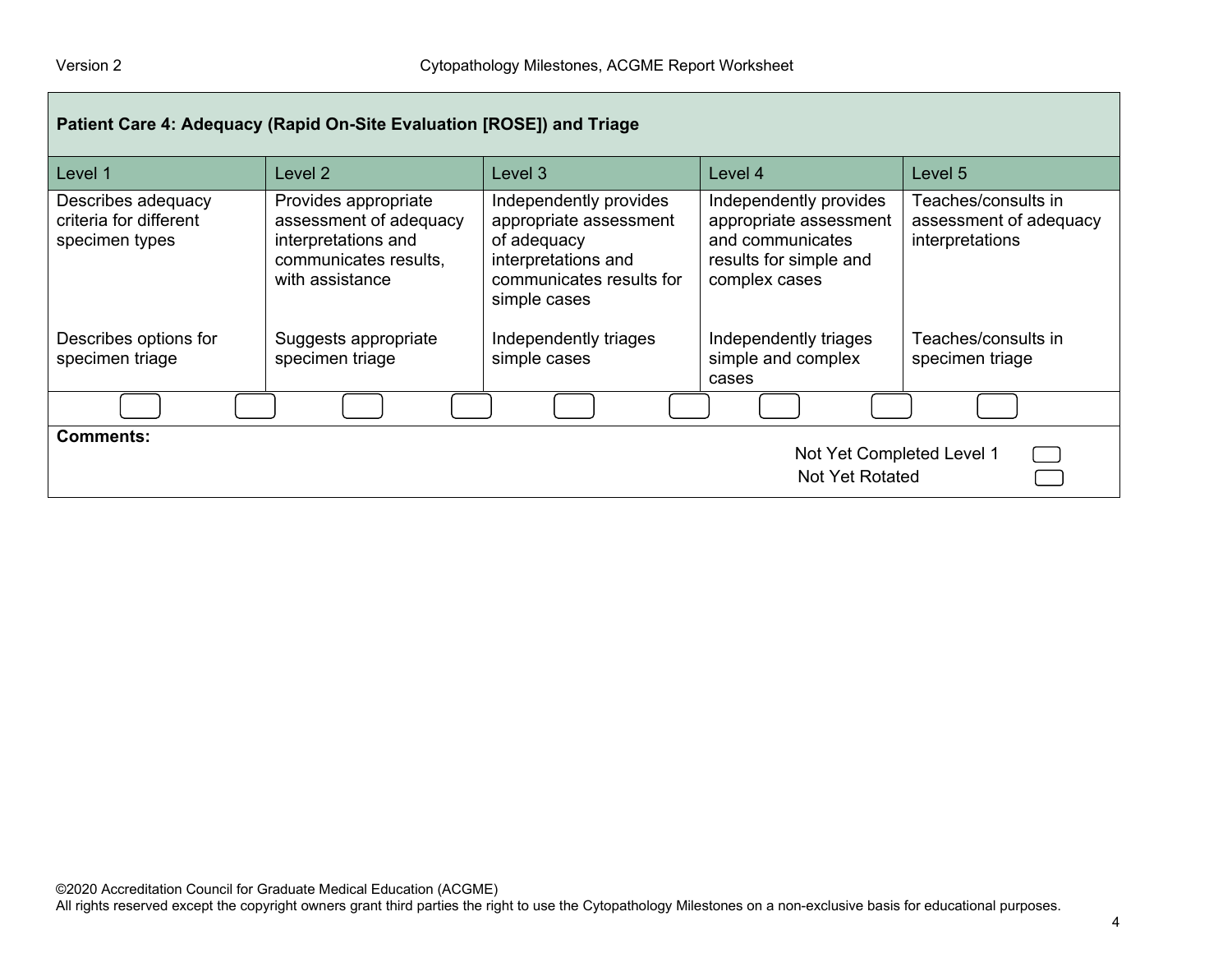| Patient Care 5: Fine Needle Aspiration Slide and Core Biopsy Touch Preparations                                                |                                                                                                |                                                                                     |                                                                                      |                                                                                        |  |  |
|--------------------------------------------------------------------------------------------------------------------------------|------------------------------------------------------------------------------------------------|-------------------------------------------------------------------------------------|--------------------------------------------------------------------------------------|----------------------------------------------------------------------------------------|--|--|
| Level 1                                                                                                                        | Level 2                                                                                        | Level 3                                                                             | Level 4                                                                              | Level 5                                                                                |  |  |
| Describes methods and<br>importance of fine<br>needle aspiration,<br>smears, touch<br>preparations, and<br>staining techniques | Prepares a touch/smear<br>and stains a slide for a<br>simple specimen<br>(simulated or actual) | Independently prepares<br>touch/smear and stains<br>slides for a simple<br>specimen | Independently prepares<br>touch/smear and stains<br>slides for a complex<br>specimen | Teaches/consults on<br>techniques for touch<br>preparations, smearing,<br>and staining |  |  |
|                                                                                                                                |                                                                                                |                                                                                     |                                                                                      |                                                                                        |  |  |
| <b>Comments:</b><br>Not Yet Completed Level 1<br>Not Yet Rotated                                                               |                                                                                                |                                                                                     |                                                                                      |                                                                                        |  |  |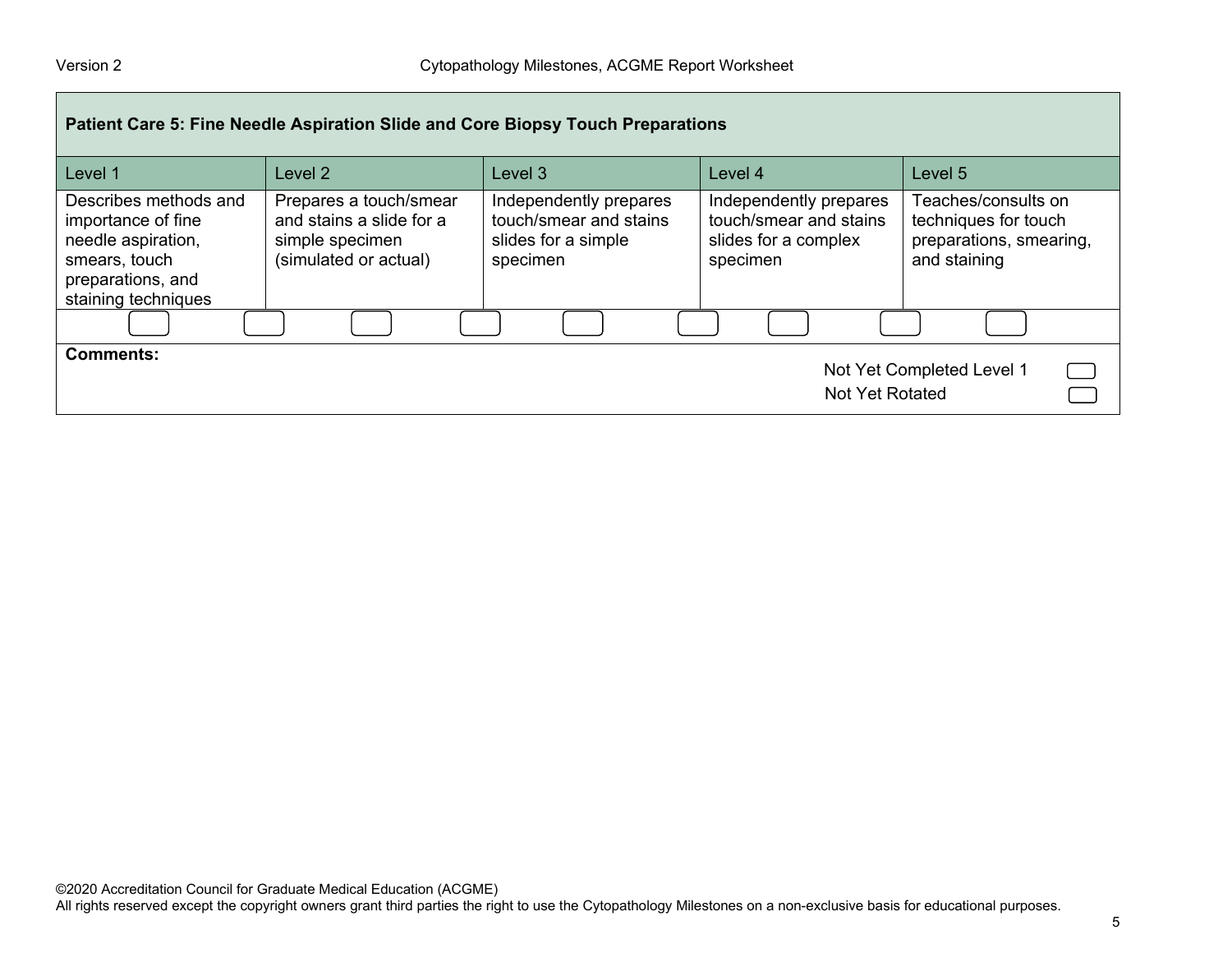| <b>Patient Care 6: Cytopreparatory Techniques</b>                       |                                                                                     |                                                                                                                        |                                                           |                                                                                                |  |  |
|-------------------------------------------------------------------------|-------------------------------------------------------------------------------------|------------------------------------------------------------------------------------------------------------------------|-----------------------------------------------------------|------------------------------------------------------------------------------------------------|--|--|
| Level 1                                                                 | Level 2                                                                             | Level 3                                                                                                                | Level 4                                                   | Level 5                                                                                        |  |  |
| <b>Demonstrates</b><br>knowledge of<br>cytopreparatory<br>techniques    | Performs cytopreparatory<br>techniques, with<br>assistance (actual or<br>simulated) | Independently performs<br>multiple cytopreparatory<br>techniques; troubleshoots<br>technical issues with<br>assistance | Independently<br>troubleshoots technical<br><i>issues</i> | Provides consultation and<br>support to supervisory<br>cytotechnologist on<br>technical issues |  |  |
|                                                                         |                                                                                     |                                                                                                                        |                                                           |                                                                                                |  |  |
| <b>Comments:</b><br>Not Yet Completed Level 1<br><b>Not Yet Rotated</b> |                                                                                     |                                                                                                                        |                                                           |                                                                                                |  |  |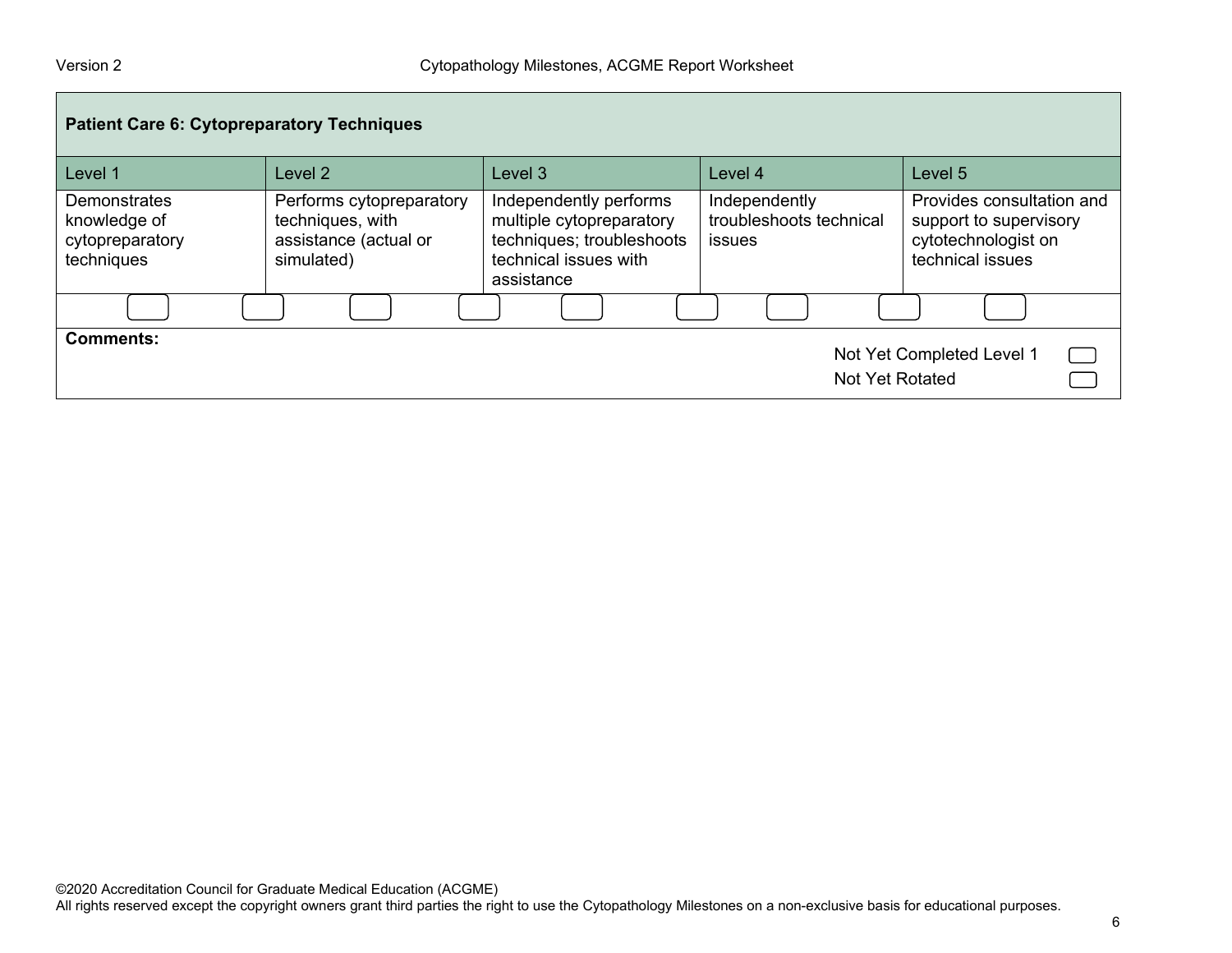| <b>Medical Knowledge 1: Diagnosis</b>     |                                                                                                               |                                                                             |                                                                                            |                                                                                                                               |  |
|-------------------------------------------|---------------------------------------------------------------------------------------------------------------|-----------------------------------------------------------------------------|--------------------------------------------------------------------------------------------|-------------------------------------------------------------------------------------------------------------------------------|--|
| Level 1                                   | Level 2                                                                                                       | Level 3                                                                     | Level 4                                                                                    | Level 5                                                                                                                       |  |
| Correctly describes<br>cytomorphology     | Provides differential<br>diagnosis; locates and<br>categorizes cells as<br>normal, reactive, or<br>neoplastic | Independently diagnoses<br>simple cytologic cases                           | Independently<br>diagnoses simple and<br>complex cytologic cases                           |                                                                                                                               |  |
| Describes applicable<br>ancillary studies | Suggests ancillary studies                                                                                    | Independently orders and<br>interprets ancillary studies<br>in simple cases | Independently orders<br>and interprets ancillary<br>studies in simple and<br>complex cases | Teaches other<br>experienced learners<br>about cytopathology<br>including how to select<br>and interpret ancillary<br>studies |  |
|                                           |                                                                                                               |                                                                             |                                                                                            |                                                                                                                               |  |
| <b>Comments:</b>                          |                                                                                                               |                                                                             | <b>Not Yet Rotated</b>                                                                     | Not Yet Completed Level 1                                                                                                     |  |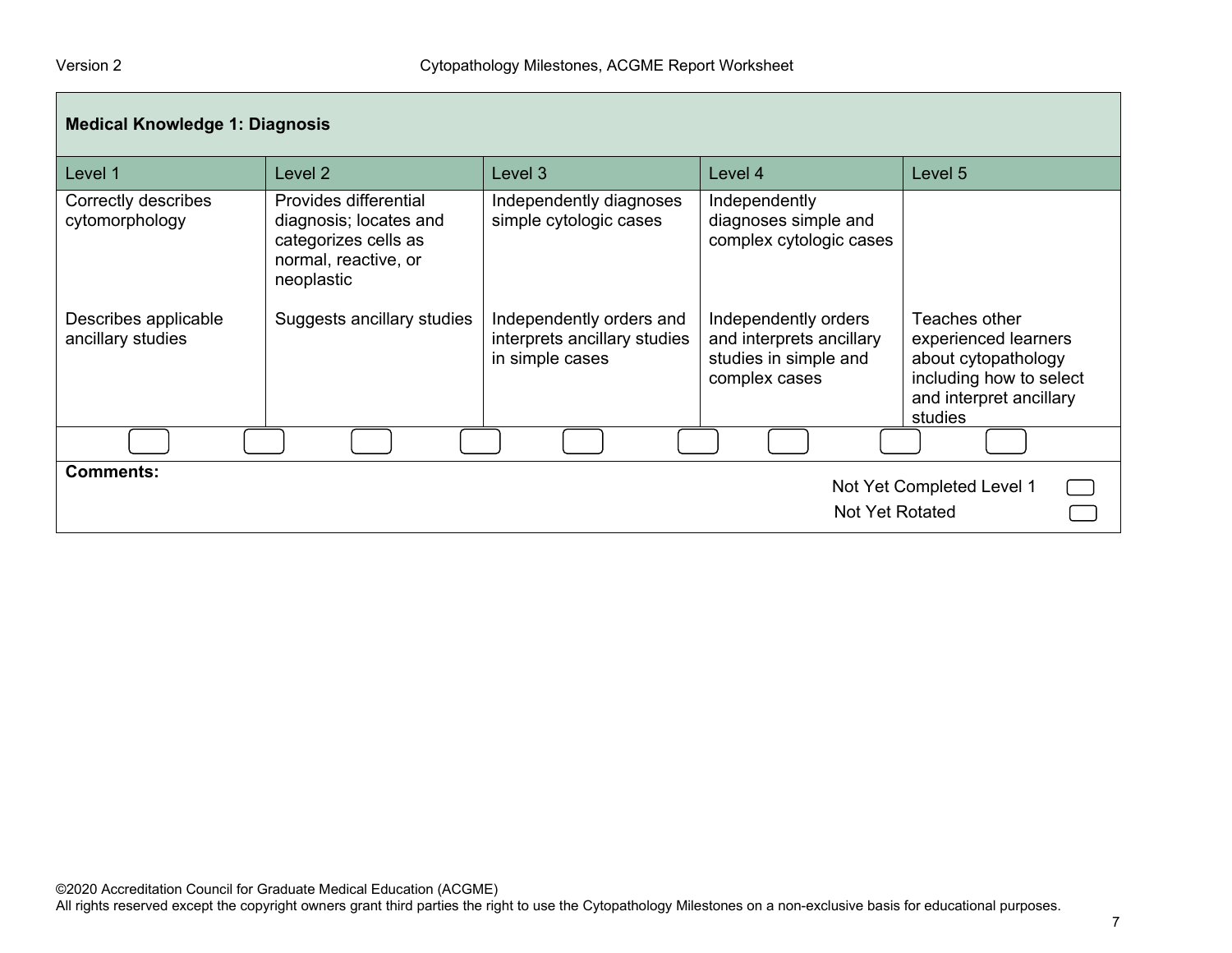| <b>Medical Knowledge 2: Clinical Reasoning</b>                      |                                                                           |                                                                                                                                       |                                                                                                                                                  |                                                                                  |  |
|---------------------------------------------------------------------|---------------------------------------------------------------------------|---------------------------------------------------------------------------------------------------------------------------------------|--------------------------------------------------------------------------------------------------------------------------------------------------|----------------------------------------------------------------------------------|--|
| Level 1                                                             | Level 2                                                                   | Level 3                                                                                                                               | Level 4                                                                                                                                          | Level 5                                                                          |  |
| Demonstrates a basic<br>framework for clinical<br>reasoning         | Demonstrates clinical<br>reasoning to determine<br>relevant information   | Synthesizes information<br>to inform clinical<br>reasoning, with<br>assistance                                                        | Independently<br>synthesizes information<br>to inform clinical<br>reasoning in complex<br>cases                                                  | Demonstrates intuitive<br>approach to clinical<br>reasoning for complex<br>cases |  |
| Identifies appropriate<br>resources to inform<br>clinical reasoning | Selects relevant<br>resources based on<br>scenario to inform<br>decisions | Seeks and integrates<br>evidence-based<br>information to inform<br>diagnostic decision<br>making in complex cases,<br>with assistance | Independently seeks<br>out, analyzes, and<br>applies relevant original<br>research to diagnostic<br>decision making in<br>complex clinical cases |                                                                                  |  |
|                                                                     |                                                                           |                                                                                                                                       |                                                                                                                                                  |                                                                                  |  |
| <b>Comments:</b>                                                    |                                                                           |                                                                                                                                       | Not Yet Completed Level 1<br><b>Not Yet Rotated</b>                                                                                              |                                                                                  |  |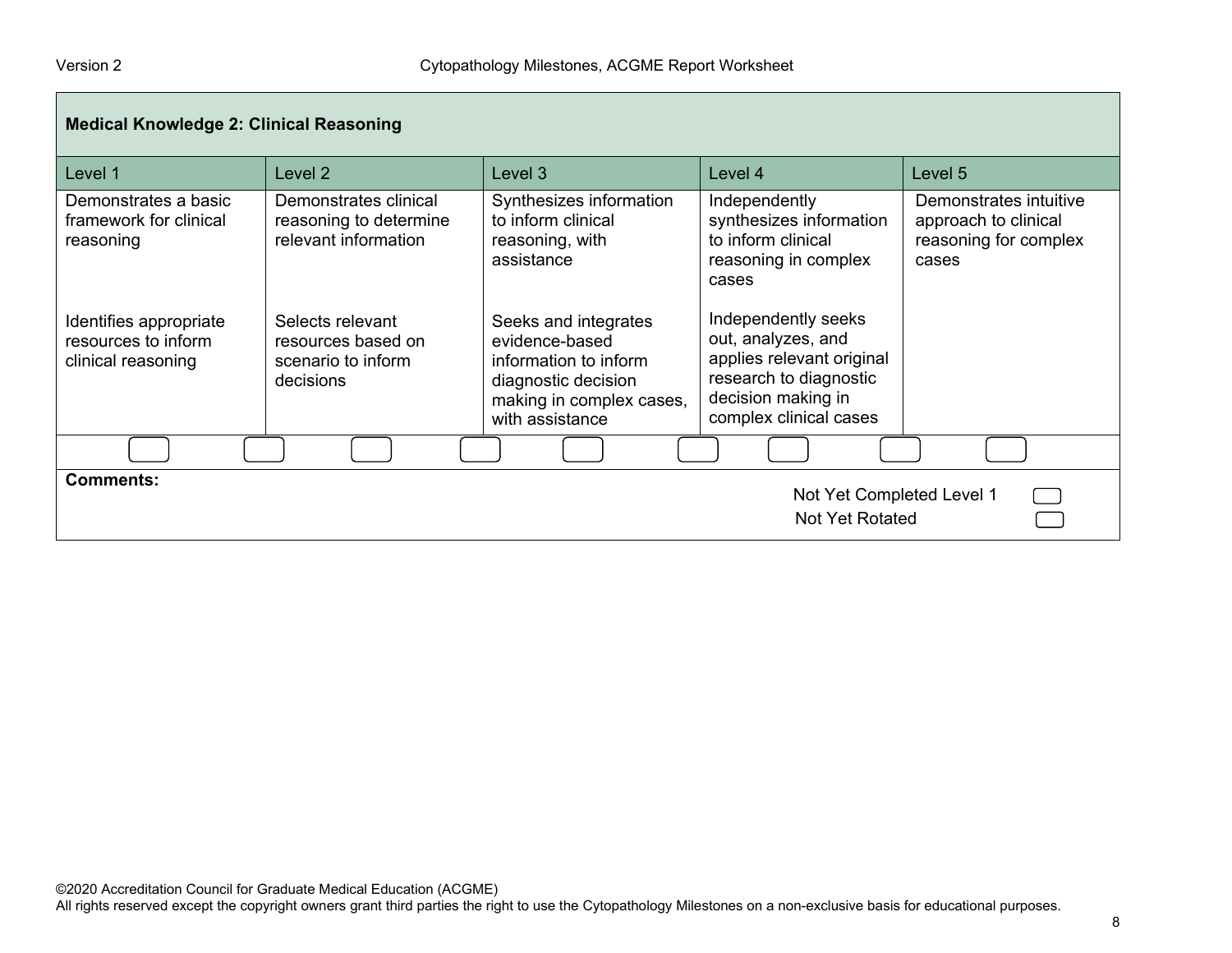| Systems-Based Practice 1: Patient Safety and Quality Improvement (QI)         |                                                                                                         |                                                                                                                                                     |                                                                                                                              |                                                                                                   |
|-------------------------------------------------------------------------------|---------------------------------------------------------------------------------------------------------|-----------------------------------------------------------------------------------------------------------------------------------------------------|------------------------------------------------------------------------------------------------------------------------------|---------------------------------------------------------------------------------------------------|
| Level 1                                                                       | Level <sub>2</sub>                                                                                      | Level <sub>3</sub>                                                                                                                                  | Level 4                                                                                                                      | Level 5                                                                                           |
| Demonstrates<br>knowledge of common<br>patient safety events                  | Identifies system factors<br>that lead to patient safety<br>events                                      | Participates in analysis of<br>patient safety events<br>(simulated or actual)                                                                       | Conducts analysis of<br>patient safety events<br>and offers error<br>prevention strategies<br>(simulated or actual)          | Actively engages teams<br>and processes to modify<br>systems to prevent<br>patient safety events  |
| <b>Demonstrates</b><br>knowledge of how to<br>report patient safety<br>events | Reports patient safety<br>events through<br>institutional reporting<br>systems (simulated or<br>actual) | Participates in disclosure<br>of patient safety events to<br>clinicians and/or patients<br>and families, as<br>appropriate (simulated or<br>actual) | Discloses patient safety<br>events to clinicians<br>and/or patients and<br>families, as appropriate<br>(simulated or actual) | Role models or mentors<br>others in the disclosure of<br>patient safety events                    |
| <b>Demonstrates</b><br>knowledge of basic QI<br>methodologies and<br>metrics  | Describes departmental<br>and institutional QI<br>initiatives                                           | Participates in<br>departmental and<br>institutional QI initiatives                                                                                 | Demonstrates the skills<br>required to identify,<br>develop, implement,<br>and analyze a QI<br>project                       | Creates, implements, and<br>assesses QI initiatives at<br>the institutional or<br>community level |
|                                                                               |                                                                                                         |                                                                                                                                                     |                                                                                                                              |                                                                                                   |
| <b>Comments:</b><br>Not Yet Completed Level 1                                 |                                                                                                         |                                                                                                                                                     |                                                                                                                              |                                                                                                   |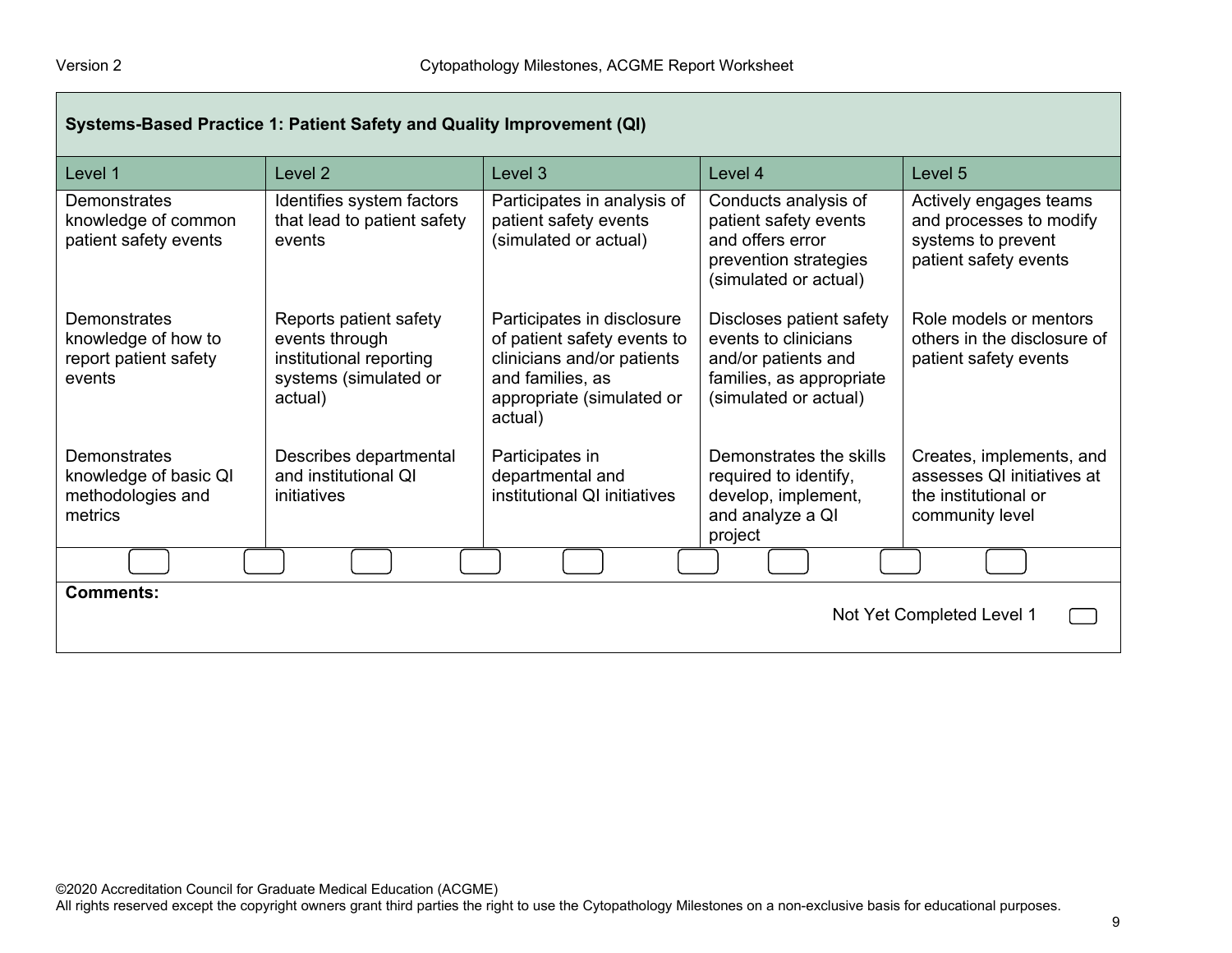Г

| Systems-Based Practice 2: Systems Navigation for Patient-Centered Care                    |                                                                                                                          |                                                                                                   |                                                                                                                                          |                                                                                                                                 |
|-------------------------------------------------------------------------------------------|--------------------------------------------------------------------------------------------------------------------------|---------------------------------------------------------------------------------------------------|------------------------------------------------------------------------------------------------------------------------------------------|---------------------------------------------------------------------------------------------------------------------------------|
| Level 1                                                                                   | Level 2                                                                                                                  | Level 3                                                                                           | Level 4                                                                                                                                  | Level 5                                                                                                                         |
| Demonstrates<br>knowledge of case<br>coordination                                         | Coordinates care of<br>patients in routine cases<br>effectively using<br>interprofessional teams                         | Coordinates care of<br>patients in complex cases<br>effectively using<br>interprofessional teams  | Models effective<br>coordination of patient-<br>centered care among<br>different disciplines and<br>specialties                          | Analyzes the process of<br>care coordination and<br>leads in the design and<br>implementation of<br>improvements                |
| Identifies key elements<br>for safe and effective<br>transitions of care and<br>hand-offs | Performs safe and<br>effective transitions of<br>care/hand-offs in routine<br>situations                                 | Performs safe and<br>effective transitions of<br>care/hand-offs in complex<br>situations          | Models and advocates<br>for safe and effective<br>transitions of care/hand-<br>offs within and across<br>health care delivery<br>systems | Improves quality of<br>transitions of care within<br>and across health care<br>delivery systems to<br>optimize patient outcomes |
| Demonstrates<br>knowledge of population<br>and community health<br>needs and disparities  | Identifies pathology's role<br>in population and<br>community health needs<br>and inequities for the local<br>population | Identifies opportunities for<br>pathology to participate in<br>community and<br>population health | Recommends and/or<br>participates in changing<br>and adapting practice to<br>provide for the needs of<br>communities and<br>populations  | Leads innovations and<br>advocates for populations<br>and communities with<br>health care inequities                            |
|                                                                                           |                                                                                                                          |                                                                                                   |                                                                                                                                          |                                                                                                                                 |
| <b>Comments:</b><br>Not Yet Completed Level 1                                             |                                                                                                                          |                                                                                                   |                                                                                                                                          |                                                                                                                                 |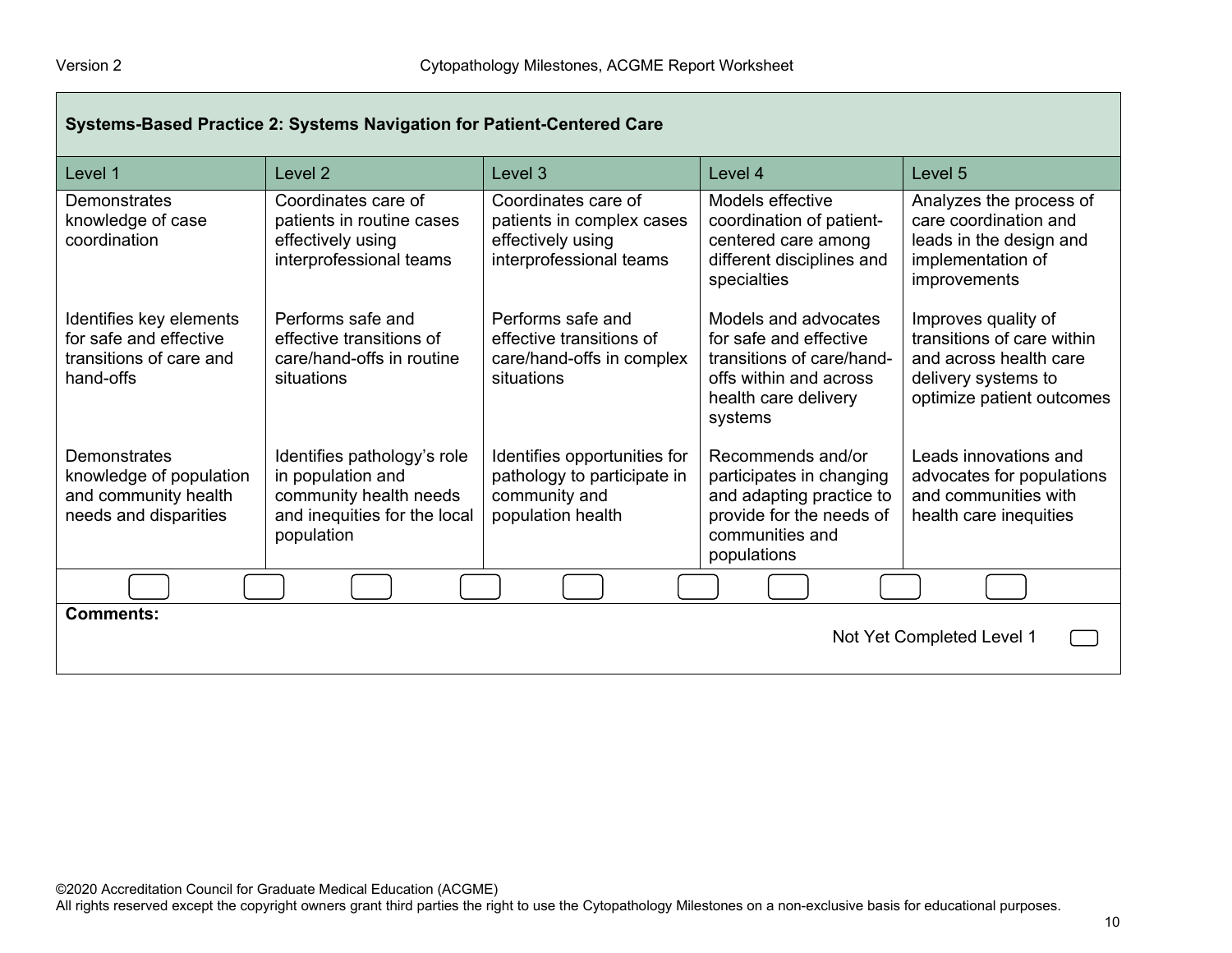$\overline{\phantom{0}}$ 

| Systems-Based Practice 3: Physician Role in Health Care System                                                                                           |                                                                                                                          |                                                                                                                                    |                                                                                                                                                        |                                                                                                                                              |  |
|----------------------------------------------------------------------------------------------------------------------------------------------------------|--------------------------------------------------------------------------------------------------------------------------|------------------------------------------------------------------------------------------------------------------------------------|--------------------------------------------------------------------------------------------------------------------------------------------------------|----------------------------------------------------------------------------------------------------------------------------------------------|--|
| Level 1                                                                                                                                                  | Level 2                                                                                                                  | Level 3                                                                                                                            | Level 4                                                                                                                                                | Level 5                                                                                                                                      |  |
| Identifies key<br>components of the<br>complex health care<br>system (e.g., hospital,<br>skilled nursing facility,<br>finance, personnel,<br>technology) | Describes how<br>components of a complex<br>health care system are<br>interrelated, and how this<br>impacts patient care | Discusses how individual<br>practice affects the<br>broader system (e.g., test<br>use, turnaround time)                            | Manages various<br>components of the<br>complex health care<br>system to provide<br>efficient and effective<br>patient care and<br>transitions of care | Advocates for or leads<br>systems change that<br>enhances high-value,<br>efficient, and effective<br>patient care and<br>transitions of care |  |
| Describes basic health<br>payment systems (e.g.,<br>government, private,<br>public, uninsured care)<br>and practice models                               | Documents testing detail<br>and explains the impact of<br>documentation on billing<br>and reimbursement                  | Engages with clinicians<br>and/or patients in shared<br>decision making, such as<br>use of preauthorization for<br>complex testing | Practices and<br>advocates for cost<br>effective patient care<br>with consideration of the<br>limitations of each<br>patient's payment<br>model        | Participates in health<br>policy advocacy activities                                                                                         |  |
|                                                                                                                                                          |                                                                                                                          |                                                                                                                                    |                                                                                                                                                        |                                                                                                                                              |  |
| <b>Comments:</b><br>Not Yet Completed Level 1                                                                                                            |                                                                                                                          |                                                                                                                                    |                                                                                                                                                        |                                                                                                                                              |  |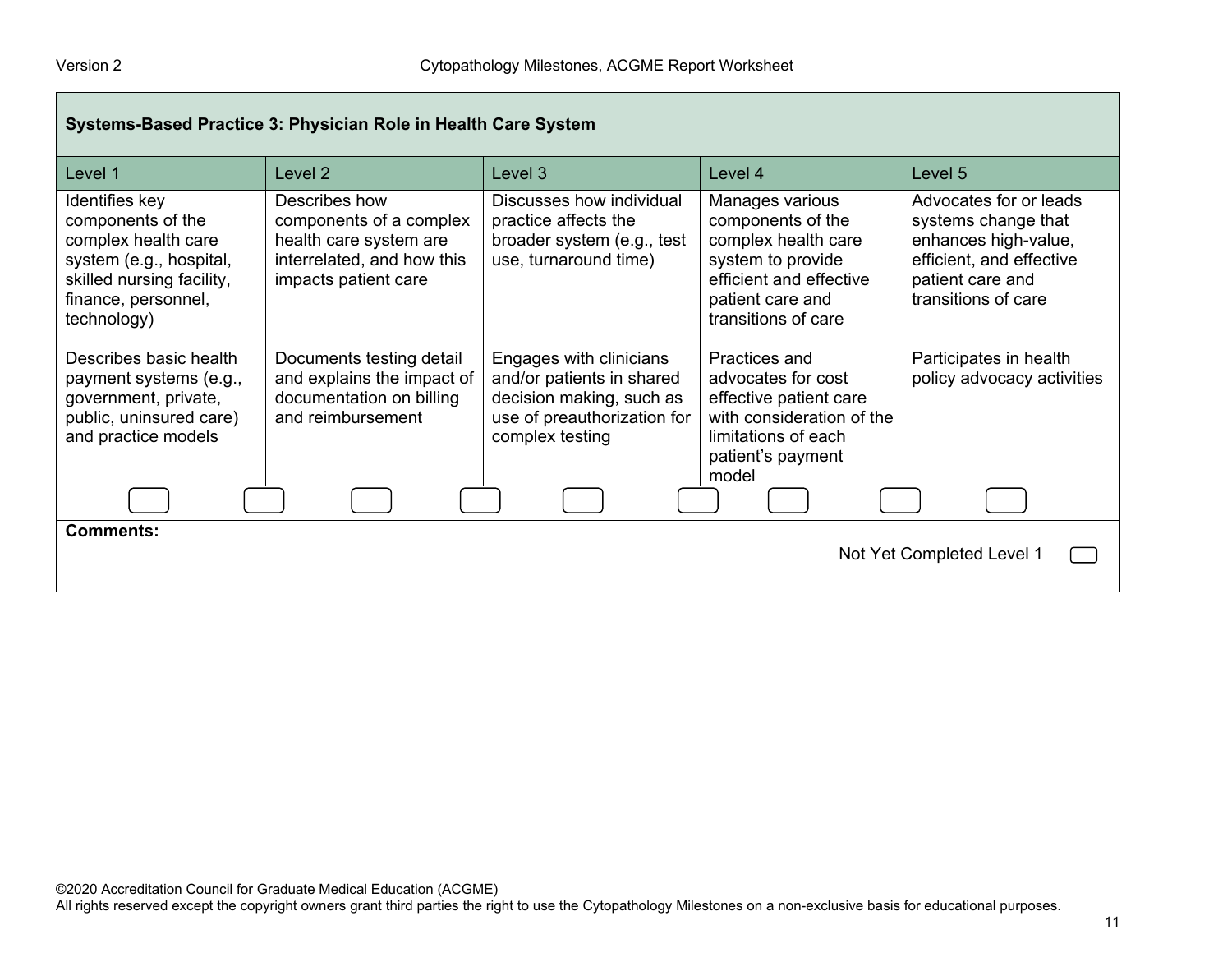$\Box$ 

| Systems-Based Practice 4: Accreditation, Compliance, and Quality     |                                                                                                                                                                                                                       |                                                                                                                                                                                          |                                                                                                                            |                                                                                |  |  |
|----------------------------------------------------------------------|-----------------------------------------------------------------------------------------------------------------------------------------------------------------------------------------------------------------------|------------------------------------------------------------------------------------------------------------------------------------------------------------------------------------------|----------------------------------------------------------------------------------------------------------------------------|--------------------------------------------------------------------------------|--|--|
| Level 1                                                              | Level <sub>2</sub>                                                                                                                                                                                                    | Level 3                                                                                                                                                                                  | Level 4                                                                                                                    | Level 5                                                                        |  |  |
| Demonstrates<br>knowledge that<br>laboratories must be<br>accredited | Demonstrates knowledge<br>of the components of<br>laboratory accreditation<br>and regulatory<br>compliance (Clinical<br>Laboratory Improvement<br>Amendments and others),<br>either through training or<br>experience | Identifies the differences<br>between accreditation<br>and regulatory<br>compliance; discusses<br>the process for achieving<br>accreditation and<br>maintaining regulatory<br>compliance | Participates in an<br>internal or external<br>laboratory inspection                                                        | Serves as a resource for<br>accreditation at the<br>regional or national level |  |  |
| Discusses the need for<br>quality control and<br>proficiency testing | Interprets quality data and<br>charts and trends,<br>including proficiency<br>testing results, with<br>assistance                                                                                                     | Demonstrates knowledge<br>of the components of a<br>laboratory quality<br>management plan                                                                                                | Reviews the quality<br>management plan to<br>identify areas for<br>improvement                                             | Creates and follows a<br>comprehensive quality<br>management plan              |  |  |
|                                                                      |                                                                                                                                                                                                                       | Discusses implications of<br>proficiency testing failures                                                                                                                                | Performs analysis and<br>review of proficiency<br>testing failures and<br>recommends a course<br>of action, with oversight | Formulates a response<br>for proficiency testing<br>failures                   |  |  |
|                                                                      |                                                                                                                                                                                                                       |                                                                                                                                                                                          |                                                                                                                            |                                                                                |  |  |
| <b>Comments:</b><br>Not Yet Completed Level 1                        |                                                                                                                                                                                                                       |                                                                                                                                                                                          |                                                                                                                            |                                                                                |  |  |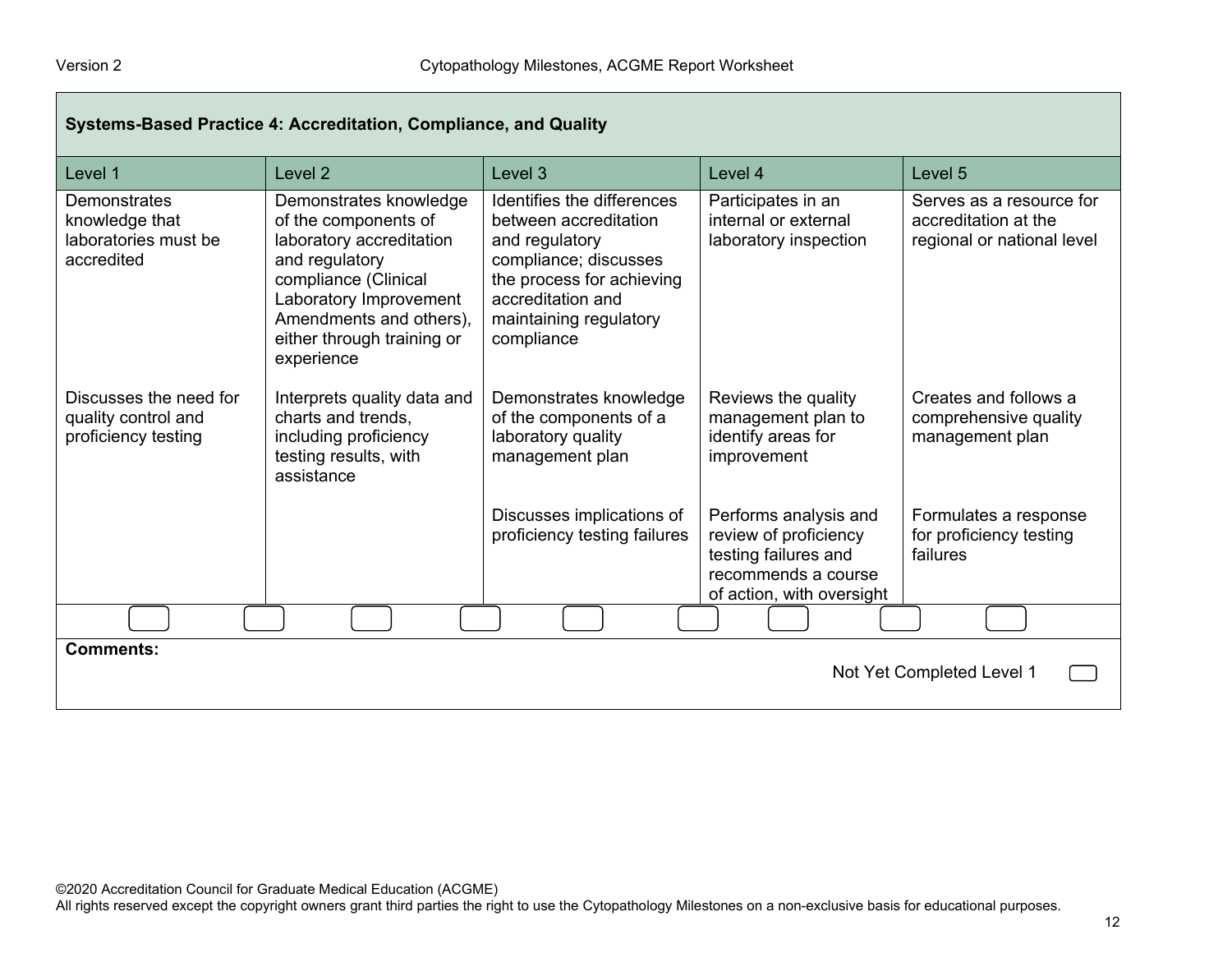| <b>Systems-Based Practice 5: Utilization</b>                                                                                           |                                                  |                                                                            |                                              |                                                            |  |  |
|----------------------------------------------------------------------------------------------------------------------------------------|--------------------------------------------------|----------------------------------------------------------------------------|----------------------------------------------|------------------------------------------------------------|--|--|
| Level 1                                                                                                                                | Level 2                                          | Level 3                                                                    | Level 4                                      | Level 5                                                    |  |  |
| Identifies general<br>pathology work practices<br>and workflow (e.g.,<br>histology,<br>immunohistochemistry<br>stains, chemical tests) | Explains rationale for<br>optimizing utilization | Identifies opportunities to<br>optimize utilization<br>pathology resources | Initiates efforts to<br>optimize utilization | Completes a utilization<br>review and implements<br>change |  |  |
|                                                                                                                                        |                                                  |                                                                            |                                              |                                                            |  |  |
| <b>Comments:</b><br>Not Yet Completed Level 1                                                                                          |                                                  |                                                                            |                                              |                                                            |  |  |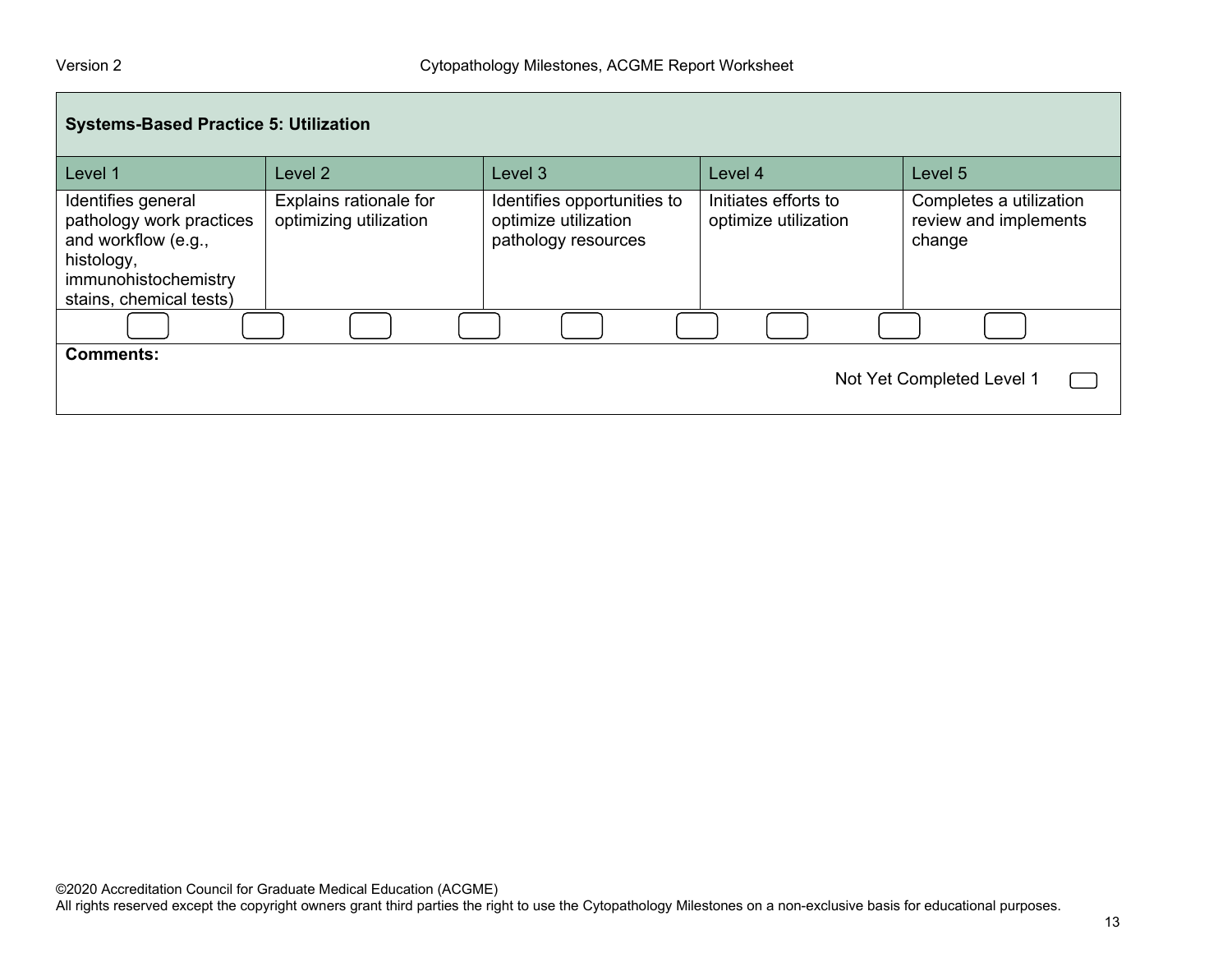$\Gamma$ 

| Practice-Based Learning and Improvement 1: Evidence-Based Practice and Scholarship                          |                                                                                                                                                                                                                                                    |                                                                                                                                                                |                                                                                                                                                                              |                                                                                                                                                                               |  |
|-------------------------------------------------------------------------------------------------------------|----------------------------------------------------------------------------------------------------------------------------------------------------------------------------------------------------------------------------------------------------|----------------------------------------------------------------------------------------------------------------------------------------------------------------|------------------------------------------------------------------------------------------------------------------------------------------------------------------------------|-------------------------------------------------------------------------------------------------------------------------------------------------------------------------------|--|
| Level 1                                                                                                     | Level <sub>2</sub>                                                                                                                                                                                                                                 | Level 3                                                                                                                                                        | Level 4                                                                                                                                                                      | Level 5                                                                                                                                                                       |  |
| Demonstrates how to<br>access and select<br>applicable evidence                                             | Identifies and applies the<br>best available evidence to<br>guide diagnostic work-up<br>of simple cases                                                                                                                                            | Identifies and applies the<br>best available evidence to<br>guide diagnostic work-up<br>of complex cases                                                       | Critically appraises and<br>applies evidence to<br>guide care, even in the<br>face of conflicting data                                                                       | Teaches others to<br>critically appraise and<br>apply evidence for<br>complex cases; and/or<br>participates in the<br>development of guidelines                               |  |
| Is aware of the need for<br>patient privacy,<br>autonomy, and consent<br>as applied to clinical<br>research | Develops knowledge of<br>the basic principles of<br>research (e.g.,<br>demographics,<br><b>Institutional Review</b><br>Board, human subjects),<br>including how research is<br>evaluated, explained to<br>patients, and applied to<br>patient care | Applies knowledge of the<br>basic principles of<br>research such as<br>informed consent and<br>research protocols to<br>clinical practice, with<br>supervision | Proactively and<br>consistently applies<br>knowledge of the basic<br>principles of research<br>such as informed<br>consent and research<br>protocols to clinical<br>practice | Suggests improvements<br>to research regulations<br>and/or substantially<br>contributes to the primary<br>literature through basic,<br>translational, or clinical<br>research |  |
|                                                                                                             |                                                                                                                                                                                                                                                    |                                                                                                                                                                |                                                                                                                                                                              |                                                                                                                                                                               |  |
| <b>Comments:</b><br>Not Yet Completed Level 1                                                               |                                                                                                                                                                                                                                                    |                                                                                                                                                                |                                                                                                                                                                              |                                                                                                                                                                               |  |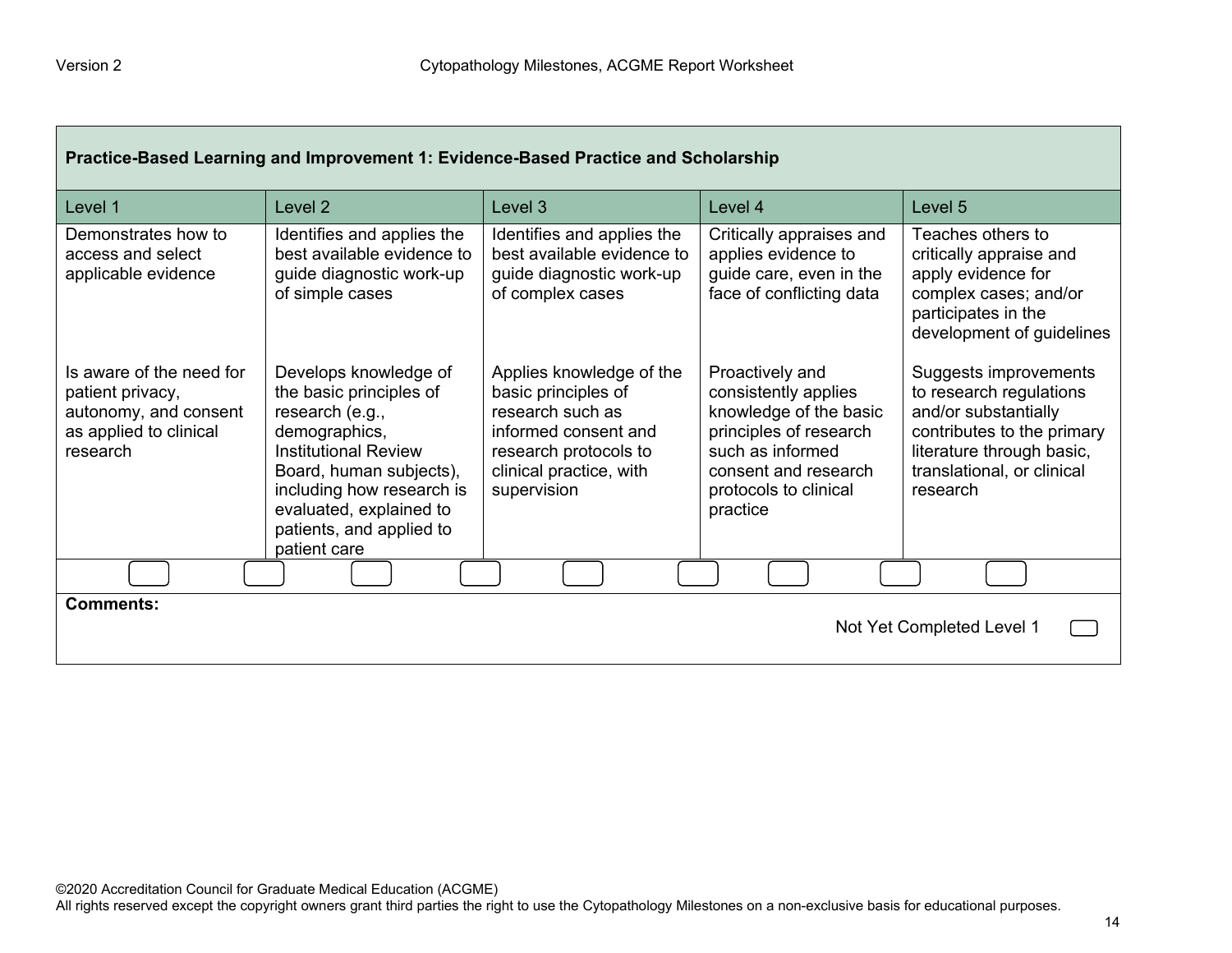| Practice-Based Learning and Improvement 2: Reflective Practice and Commitment to Personal Growth   |                                                                                                                         |                                                                                                              |                                                                                                                                                 |                                                                               |  |
|----------------------------------------------------------------------------------------------------|-------------------------------------------------------------------------------------------------------------------------|--------------------------------------------------------------------------------------------------------------|-------------------------------------------------------------------------------------------------------------------------------------------------|-------------------------------------------------------------------------------|--|
| Level 1                                                                                            | Level <sub>2</sub>                                                                                                      | Level 3                                                                                                      | Level 4                                                                                                                                         | Level 5                                                                       |  |
| Accepts responsibility for<br>personal and<br>professional<br>development by<br>establishing goals | Demonstrates openness<br>to receiving performance<br>data and feedback in<br>order to inform goals                      | Seeks performance data<br>and feedback with<br>humility                                                      | Actively and<br>consistently seeks<br>performance data and<br>feedback with humility                                                            | Models seeking<br>performance data and<br>accepting feedback with<br>humility |  |
| Identifies the gap(s)<br>between expectations<br>and actual performance                            | Analyzes and reflects on<br>the factors which<br>contribute to gap(s)<br>between expectations and<br>actual performance | Institutes behavioral<br>change(s) to narrow the<br>gap(s) between<br>expectations and actual<br>performance | Critically evaluates the<br>effectiveness of<br>behavioral changes in<br>narrowing the gap(s)<br>between expectations<br>and actual performance | Coaches others reflective<br>practice                                         |  |
| <b>Actively seeks</b><br>opportunities to improve                                                  | Designs and implements<br>a learning plan, with<br>assistance                                                           | Independently creates<br>and implements a<br>learning plan                                                   | Uses performance data<br>to measure the<br>effectiveness of the<br>learning plan and<br>improves it when<br>necessary                           | Facilitates the design and<br>implementing learning<br>plans for others       |  |
|                                                                                                    |                                                                                                                         |                                                                                                              |                                                                                                                                                 |                                                                               |  |
| <b>Comments:</b><br>Not Yet Completed Level 1                                                      |                                                                                                                         |                                                                                                              |                                                                                                                                                 |                                                                               |  |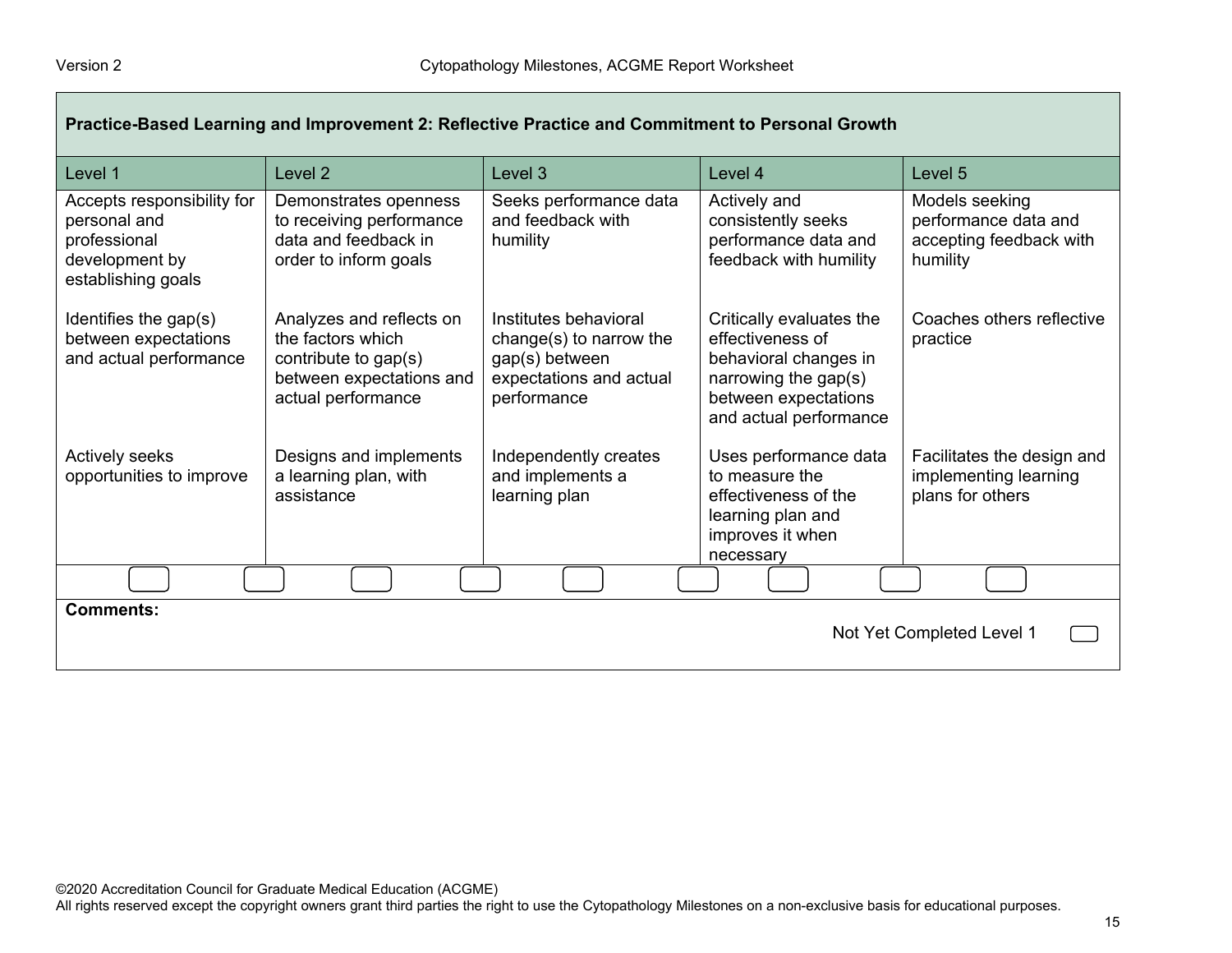| Professionalism 1: Professional Behavior and Ethical Principles                                                                                                                                                                                    |                                                                                                                                                 |                                                                                                                                  |                                                                                                                                  |                                                                                                                                           |  |  |
|----------------------------------------------------------------------------------------------------------------------------------------------------------------------------------------------------------------------------------------------------|-------------------------------------------------------------------------------------------------------------------------------------------------|----------------------------------------------------------------------------------------------------------------------------------|----------------------------------------------------------------------------------------------------------------------------------|-------------------------------------------------------------------------------------------------------------------------------------------|--|--|
| Level 1                                                                                                                                                                                                                                            | Level <sub>2</sub>                                                                                                                              | Level 3                                                                                                                          | Level 4                                                                                                                          | Level 5                                                                                                                                   |  |  |
| Demonstrates<br>knowledge of the ethical<br>principles underlying<br>informed consent,<br>surrogate decision<br>making, advance<br>directives, confidentiality,<br>error disclosure,<br>stewardship of limited<br>resources, and related<br>topics | Analyzes straightforward<br>situations using ethical<br>principles                                                                              | Recognizes the need and<br>uses appropriate<br>resources to seek help in<br>managing and resolving<br>complex ethical situations | Independently resolves<br>and manages complex<br>ethical situations                                                              | Identifies and seeks to<br>address system-level<br>factors that induce or<br>exacerbate ethical<br>problems or impede their<br>resolution |  |  |
| Describes when and how<br>to appropriately report<br>professionalism lapses,<br>including strategies for<br>addressing common<br>barriers; identifies and<br>describes potential<br>triggers for<br>professionalism lapses                         | Demonstrates insight into<br>professional behavior in<br>routine situations; takes<br>responsibility for one's<br>own professionalism<br>lapses | Demonstrates<br>professional behavior in<br>complex or stressful<br>situations                                                   | Recognizes situations<br>that may trigger<br>professionalism lapses<br>and intervenes to<br>prevent lapses in self<br>and others | Coaches others when<br>their behavior fails to<br>meet professional<br>expectations                                                       |  |  |
|                                                                                                                                                                                                                                                    |                                                                                                                                                 |                                                                                                                                  |                                                                                                                                  |                                                                                                                                           |  |  |
| <b>Comments:</b><br>Not Yet Completed Level 1                                                                                                                                                                                                      |                                                                                                                                                 |                                                                                                                                  |                                                                                                                                  |                                                                                                                                           |  |  |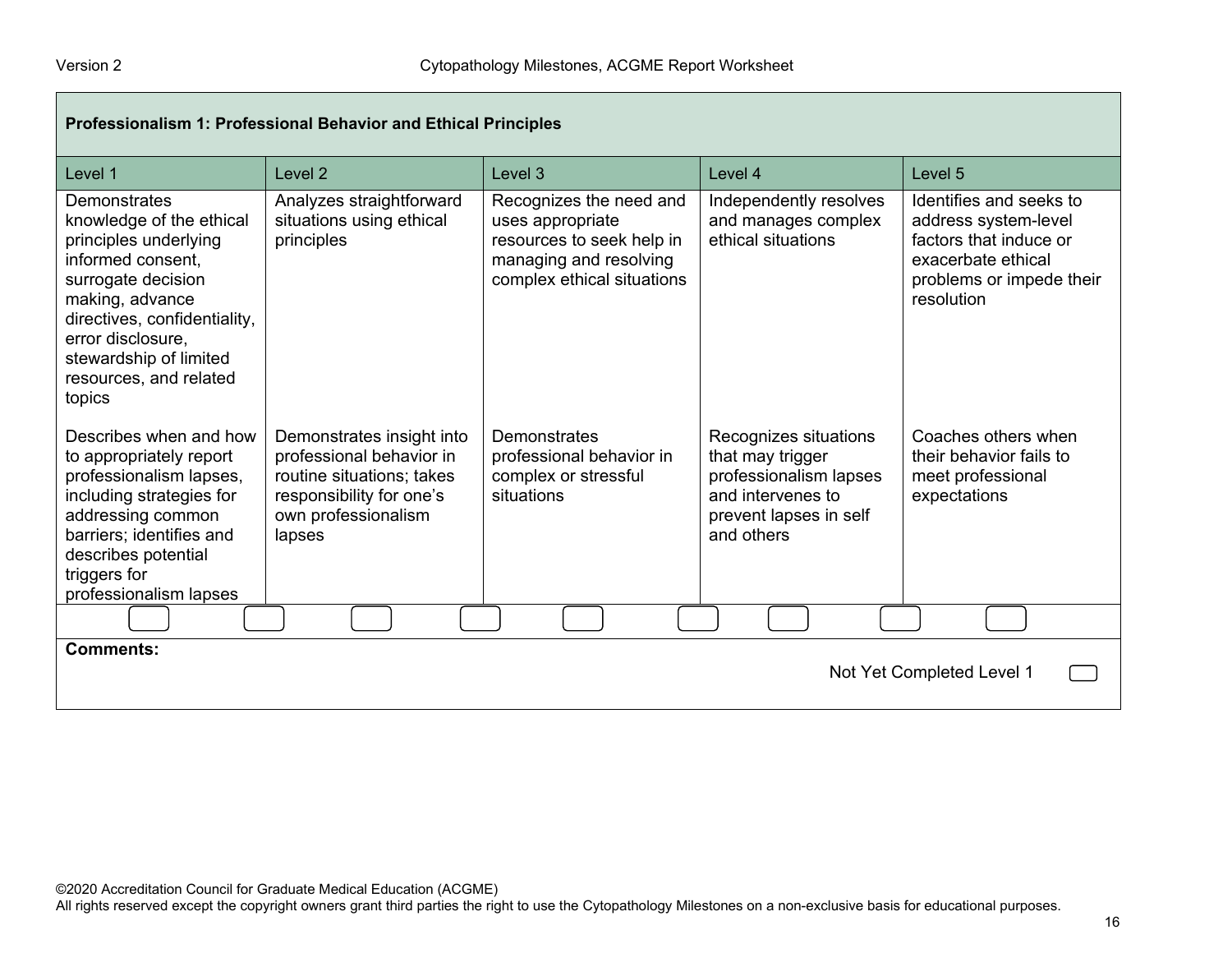| <b>Professionalism 2: Accountability and Conscientiousness</b>                                            |                                                                                                                             |                                                                                                                                                                |                                                                                                                                                   |                                                                                                                                           |  |  |
|-----------------------------------------------------------------------------------------------------------|-----------------------------------------------------------------------------------------------------------------------------|----------------------------------------------------------------------------------------------------------------------------------------------------------------|---------------------------------------------------------------------------------------------------------------------------------------------------|-------------------------------------------------------------------------------------------------------------------------------------------|--|--|
| Level 1                                                                                                   | Level 2                                                                                                                     | Level 3                                                                                                                                                        | Level 4                                                                                                                                           | Level 5                                                                                                                                   |  |  |
| Responds promptly to<br>instructions, requests, or<br>reminders to complete<br>tasks and responsibilities | Takes appropriate<br>ownership and performs<br>tasks and responsibilities<br>in a timely manner with<br>attention to detail | Recognizes situations<br>that may impact own<br>ability to complete tasks<br>and responsibilities in a<br>timely manner and<br>describes the impact on<br>team | Anticipates and<br>intervenes in situations<br>that may impact others'<br>ability to complete tasks<br>and responsibilities in a<br>timely manner | Takes ownership of<br>system outcomes<br>Designs new strategies to<br>ensure that the needs of<br>patients, teams, and<br>systems are met |  |  |
|                                                                                                           |                                                                                                                             |                                                                                                                                                                |                                                                                                                                                   |                                                                                                                                           |  |  |
| <b>Comments:</b><br>Not Yet Completed Level 1                                                             |                                                                                                                             |                                                                                                                                                                |                                                                                                                                                   |                                                                                                                                           |  |  |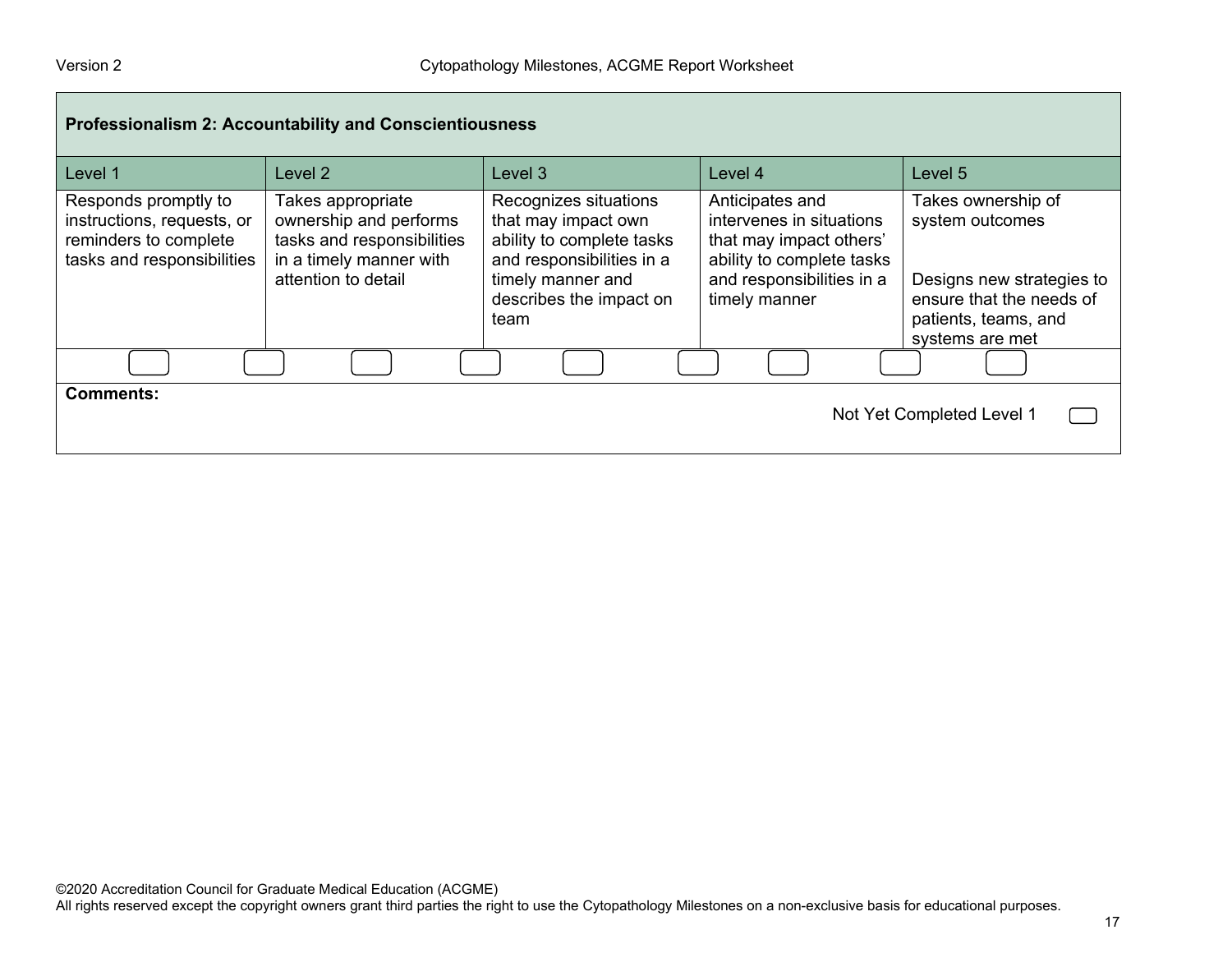| Professionalism 3: Self-Awareness and Help-Seeking                                                  |                                                                                                                                   |                                                                                                                                     |                                                                                                                                     |                                                                                                                              |  |  |
|-----------------------------------------------------------------------------------------------------|-----------------------------------------------------------------------------------------------------------------------------------|-------------------------------------------------------------------------------------------------------------------------------------|-------------------------------------------------------------------------------------------------------------------------------------|------------------------------------------------------------------------------------------------------------------------------|--|--|
| Level 1                                                                                             | Level 2                                                                                                                           | Level 3                                                                                                                             | Level 4                                                                                                                             | Level 5                                                                                                                      |  |  |
| Recognizes limitations in<br>the knowledge/skills/<br>behaviors of self or<br>team, with assistance | Independently recognizes<br>limitations in the<br>knowledge/skills/<br>behaviors of self or team<br>and seeks help when<br>needed | Proposes and implements<br>a plan to remediate or<br>improve the knowledge/<br>skills/behaviors of self or<br>team, with assistance | Independently develops<br>and implements a plan<br>to remediate or improve<br>the knowledge/skills/<br>behaviors of self or<br>team | Serves as a resource or<br>consultant for developing<br>a plan to remediate or<br>improve the knowledge/<br>skills/behaviors |  |  |
| Recognizes status of<br>personal and<br>professional well-being,<br>with assistance                 | Independently recognizes<br>status of personal and<br>professional well-being<br>and seeks help when<br>needed                    | Proposes and implements<br>a plan to optimize<br>personal and professional<br>well-being, with<br>assistance                        | Independently develops<br>and implements a plan<br>to optimize personal<br>and professional well-<br>being                          | Coaches others when<br>responses or limitations in<br>knowledge/skills do not<br>meet professional<br>expectations           |  |  |
|                                                                                                     |                                                                                                                                   |                                                                                                                                     |                                                                                                                                     |                                                                                                                              |  |  |
| <b>Comments:</b><br>Not Yet Completed Level 1                                                       |                                                                                                                                   |                                                                                                                                     |                                                                                                                                     |                                                                                                                              |  |  |

This subcompetency is not intended to evaluate a fellow's well-being. Rather, the intent is to ensure that each fellow has the fundamental knowledge of factors that affect well-being, the mechanisms by which those factors affect well-being, and available resources and tools to improve well-being.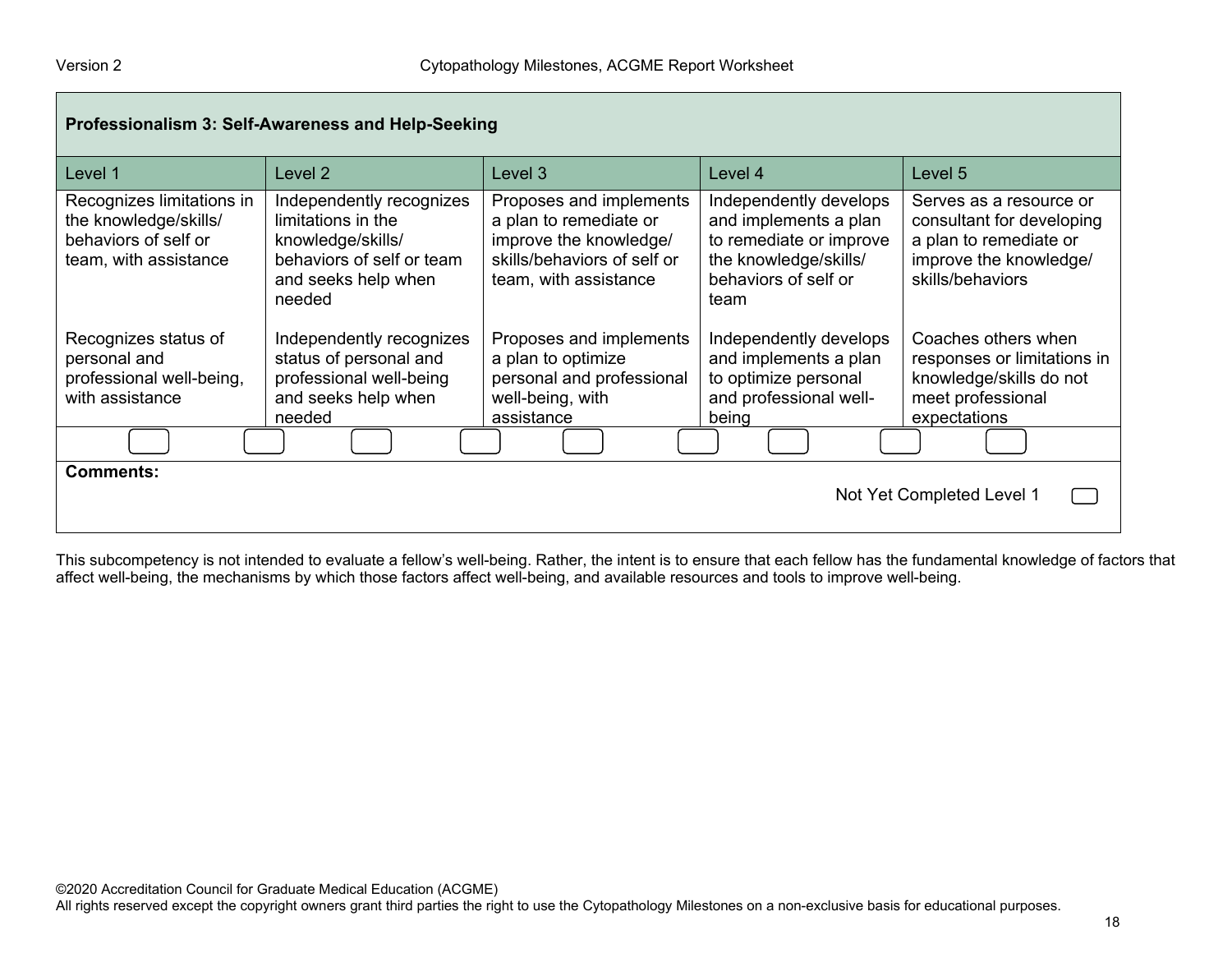| Interpersonal and Communication Skills 1: Patient and Family-Centered Communication                                                                                                 |                                                                                                                |                                                                                                         |                                                                                                                                          |                                                                                                           |  |  |
|-------------------------------------------------------------------------------------------------------------------------------------------------------------------------------------|----------------------------------------------------------------------------------------------------------------|---------------------------------------------------------------------------------------------------------|------------------------------------------------------------------------------------------------------------------------------------------|-----------------------------------------------------------------------------------------------------------|--|--|
| Level 1                                                                                                                                                                             | Level 2                                                                                                        | Level <sub>3</sub>                                                                                      | Level 4                                                                                                                                  | Level 5                                                                                                   |  |  |
| Uses language and<br>nonverbal behavior to<br>demonstrate respect and<br>establish rapport                                                                                          | Establishes a relationship<br>in straightforward<br>encounters using active<br>listening and clear<br>language | Sensitively and<br>compassionately delivers<br>medical information, with<br>assistance                  | Independently,<br>sensitively, and<br>compassionately<br>delivers medical<br>information and<br>acknowledges<br>uncertainty and conflict | Mentors others in the<br>sensitive and<br>compassionate delivery of<br>medical information                |  |  |
| Identifies common<br>barriers to effective<br>communication (e.g.,<br>language, disability)<br>while accurately<br>communicating one's<br>own role within the<br>health care system | Identifies complex<br>barriers to effective<br>communication (e.g.,<br>health literacy, cultural)              | When prompted, reflects<br>on personal biases while<br>attempting to minimize<br>communication barriers | Independently<br>recognizes personal<br>biases while attempting<br>to proactively minimize<br>communication barriers                     | Models self-awareness<br>while teaching a<br>contextual approach to<br>minimize communication<br>barriers |  |  |
|                                                                                                                                                                                     |                                                                                                                |                                                                                                         |                                                                                                                                          |                                                                                                           |  |  |
| <b>Comments:</b><br>Not Yet Completed Level 1                                                                                                                                       |                                                                                                                |                                                                                                         |                                                                                                                                          |                                                                                                           |  |  |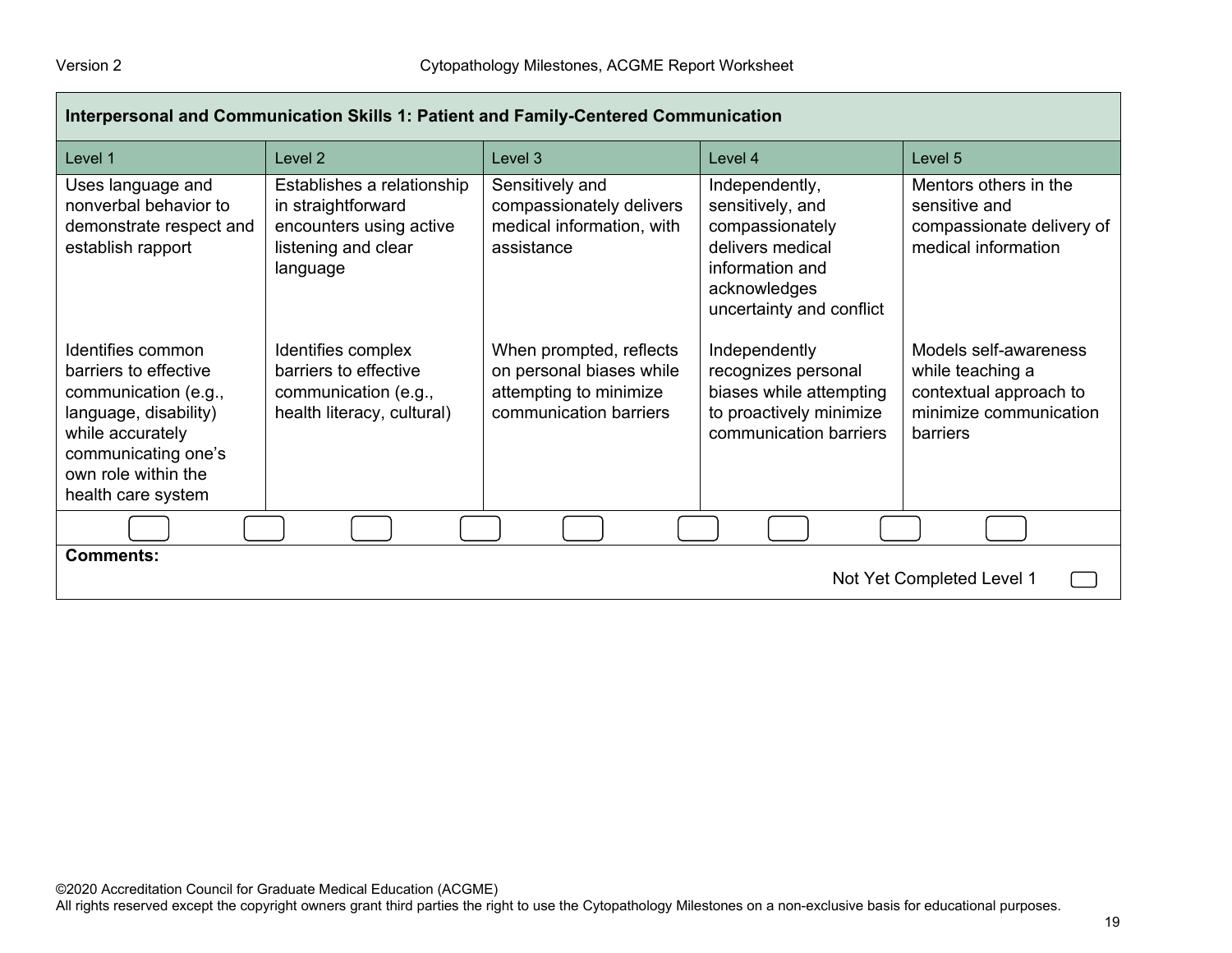| Interpersonal and Communication Skills 2: Interprofessional and Team Communication |                                                                                 |                                                                            |                                                                                                                 |                                                                                                                                            |  |  |
|------------------------------------------------------------------------------------|---------------------------------------------------------------------------------|----------------------------------------------------------------------------|-----------------------------------------------------------------------------------------------------------------|--------------------------------------------------------------------------------------------------------------------------------------------|--|--|
| Level 1                                                                            | Level 2                                                                         | Level 3                                                                    | Level 4                                                                                                         | Level 5                                                                                                                                    |  |  |
| Uses language that<br>values all members of<br>the health care team                | Communicates<br>information effectively<br>with all health care team<br>members | Uses active listening to<br>adapt communication<br>style to fit team needs | Coordinates<br>recommendations from<br>different members of<br>the health care team to<br>optimize patient care | Models flexible<br>communication strategies<br>that value input from all<br>health care team<br>members, resolving<br>conflict when needed |  |  |
| Describes the utility of<br>constructive feedback                                  | Solicits feedback on<br>performance as a<br>member of the health<br>care team   | Integrates feedback from<br>team members to improve<br>communication       | Communicates<br>feedback and<br>constructive criticism to<br>superiors                                          | Facilitates regular health<br>care team-based<br>feedback in complex<br>situations                                                         |  |  |
|                                                                                    |                                                                                 |                                                                            |                                                                                                                 |                                                                                                                                            |  |  |
| <b>Comments:</b><br>Not Yet Completed Level 1                                      |                                                                                 |                                                                            |                                                                                                                 |                                                                                                                                            |  |  |